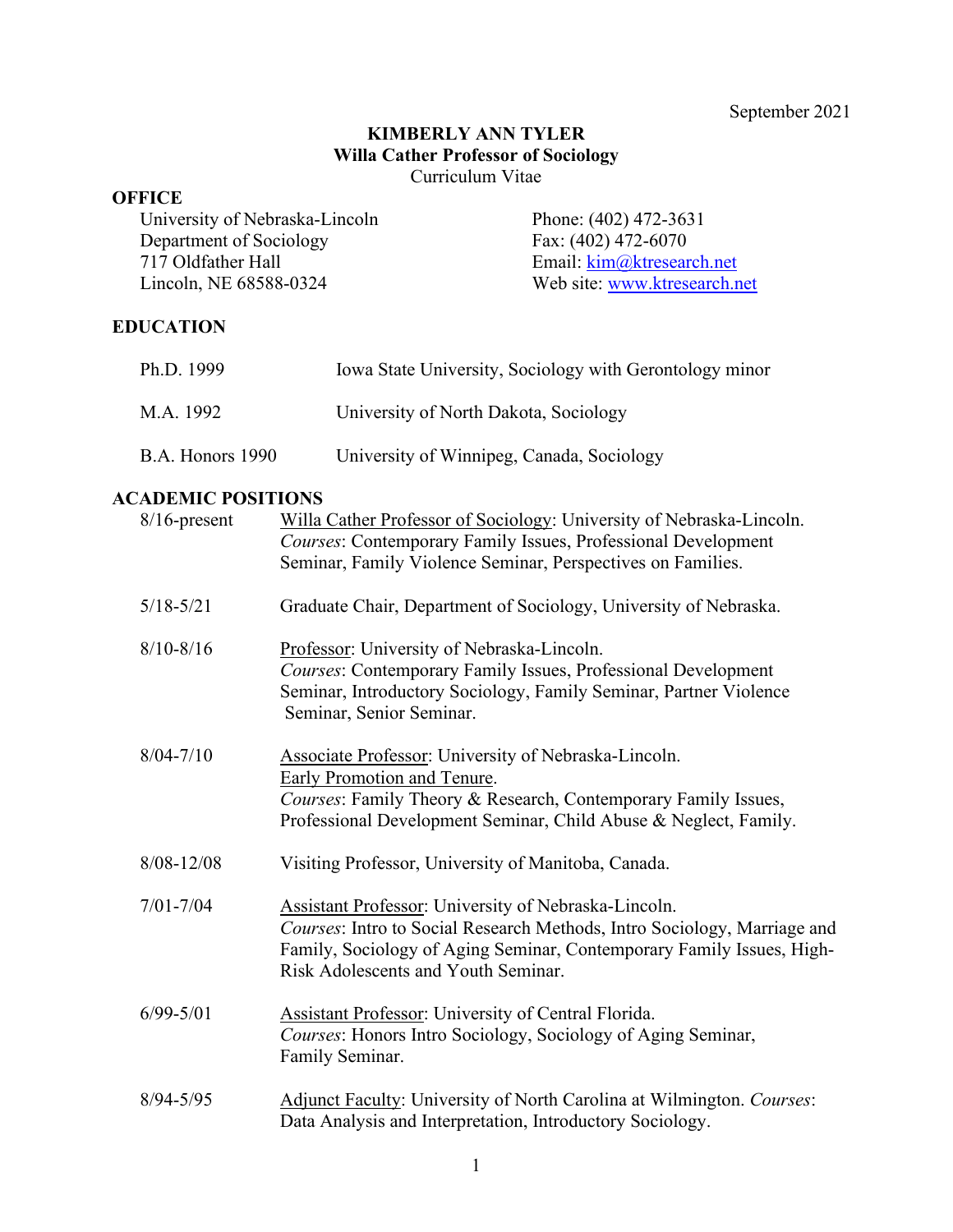| 8/94-12/94 | Adjunct Faculty: Coastal Carolina Community College, Jacksonville, NC. |
|------------|------------------------------------------------------------------------|
|            | <i>Course:</i> Introductory Sociology.                                 |
|            |                                                                        |

9/92-5/94 Adjunct Faculty: University of North Dakota Continuing Education Program. *Courses*: Sociology of Family, Social Problems, Intro Sociology.

## **AREAS OF RESEARCH INTEREST**

Child Abuse and Neglect, Sexual Victimization, Dating Violence, Substance Use, HIV Risk Behaviors, Social Networks, Youth Experiencing Homelessness

# **AREAS OF TEACHING INTEREST**

Family, Child Abuse, Family Violence, Marriage and Families, High-Risk Adolescents

# **RESEARCH**

### **REFEREED PUBLICATIONS**

\*Indicates student author at time of writing

## **PUBLISHED ONLINE**

| Factors for Sexual Assault of Heterosexual and Sexual Minority College                                                                                          |
|-----------------------------------------------------------------------------------------------------------------------------------------------------------------|
|                                                                                                                                                                 |
| Women." Journal of Interpersonal Violence. Published online November 28,                                                                                        |
| 2020. https://journals.sagepub.com/doi/10.1177/0886260520976224                                                                                                 |
| Young, Lance Brendan, Christine Timko, R. Dario Pulido, <b>Kimberly A. Tyler</b> ,<br>Cynthia Beaumont, and Kathleen M. Grant. "Traumatic Childhood Experiences |
| and Post-Traumatic Stress Disorder among Veterans in Substance Use Disorder                                                                                     |
| Treatment." Journal of Interpersonal Violence. Published online January 26,                                                                                     |
| 2020. https://doi.org/10.1177/0886260519900937                                                                                                                  |
| *Sutton, Tara, E., Leslie Gordon Simons, and <b>Kimberly A. Tyler</b> . "Hooking-Up"                                                                            |
| and Sexual Victimization on Campus: Examining Moderators of Risk." Journal of                                                                                   |
| Interpersonal Violence. Published Online April 11, 2019.                                                                                                        |
| https://journals.sagepub.com/doi/10.1177/0886260519842178                                                                                                       |
|                                                                                                                                                                 |

2021 **Tyler, Kimberly A.,** and \*Colleen M. Ray. "A Latent Class Analysis of Lifetime Victimization among Homeless Youth." *Journal of Interpersonal Violence*, 36, 7202-7222. Published Online March 7, 2019. <https://doi.org/10.1177/0886260519834090>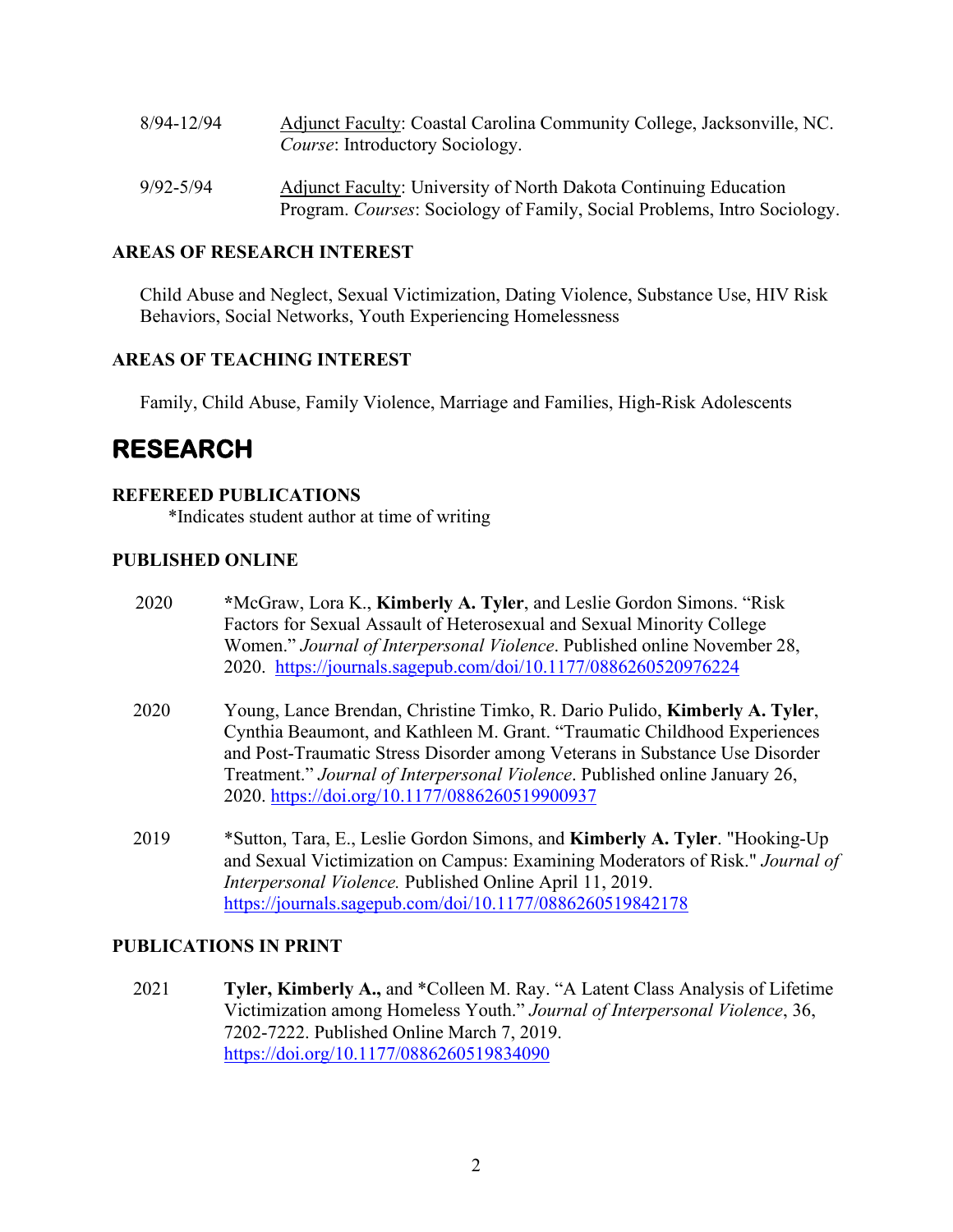- 2021 \*Tussey, Brian E., **Kimberly A. Tyler**, and Leslie Gordon Simons. "Poor Parenting, Attachment Style, and Dating Violence Perpetration among College Students." *Journal of Interpersonal Violence 36*(5-6): 2097-2116. Published online February 23, 2018. <http://journals.sagepub.com/doi/full/10.1177/0886260518760017>
- 2021 **Tyler, Kimberly A.,** and Rachel M. Schmitz. "Bullying at School and on the Street: Risk Factors and Outcomes among Homeless Youth." *Journal of Interpersonal Violence* 36(9-10): NP4768-NP4787. Published Online August 24, 2018.<https://doi.org/10.1177/0886260518794024>
- 2021 \*Ray, Colleen M., **Kimberly A. Tyler,** and Leslie Gordon Simons. "Risk Factors for Forced, Incapacitated, and Coercive Sexual Victimization among Sexual Minority and Heterosexual Male and Female College Students." *Journal of Interpersonal Violence* 36(5-6): 2241-2261. Published online first March 5, 2018. <http://journals.sagepub.com/eprint/Vw5XBv4n2p9WNNnyQaVj/full>
- 2021 Young, Lance Brendan, Christine Timko, Dario Pulido, **Kimberly A. Tyler**, Jamie L. Simpson, Monica Meeks, and Kathleen M. Grant. "Sexual Trauma and Addiction Severity in Military Veterans with Substance Use Disorder." *Journal of Loss and Trauma* 26(2): 153-165*.* Published online March 25, 2020. <https://doi.org/10.1080/15325024.2020.1740426>
- 2020 **\***Novack, Luke M., Kimberly Gocchi Carrasco, **Kimberly A. Tyler**, Kirk Dombrowski, and Patrick Habecker. "Injection Opioid and Injection Methamphetamine Use in the Rural United States: A Systematic Review and Network Analysis." *Journal of Drug Issues* 50(2): 127-141*.* Published online December -20, 2019. https://doi.org/10.1177/0022042619895247
- 2020 **Tyler, Kimberly A.** and Kristen Olson. "A Comparison of Frequency of Alcohol and Marijuana Use Using Short Message Service Surveying and Survey Questionnaires among Homeless Youth." *American Journal of Drug and Alcohol Abuse - Methods in Addiction Research Section* 46(4): 401-407. Published online December 3, 2019. https://doi.org/10.1080/00952990.2019.1680682
- 2020 **Tyler, Kimberly A.,** Kristen Olson, and \*Colleen M. Ray. "Short Message Service Surveying with Homeless Youth: Findings from a 30-Day Study of Sleeping Arrangements and Well-Being." *Youth & Society* 52(5): 850-866*.*  Published Online February 22, 2019. <https://doi.org/10.1177/0044118X19832167>
- 2020 **Tyler, Kimberly A.,** and Rachel M. Schmitz. "Childhood Disadvantage, Social and Psychological Stress, and Substance Use among Homeless Youth: A Life Stress Framework." *Youth & Society* 52(2): 272-287. Published Online First March 29, 2018.<https://doi.org/10.1177/0044118X18767032>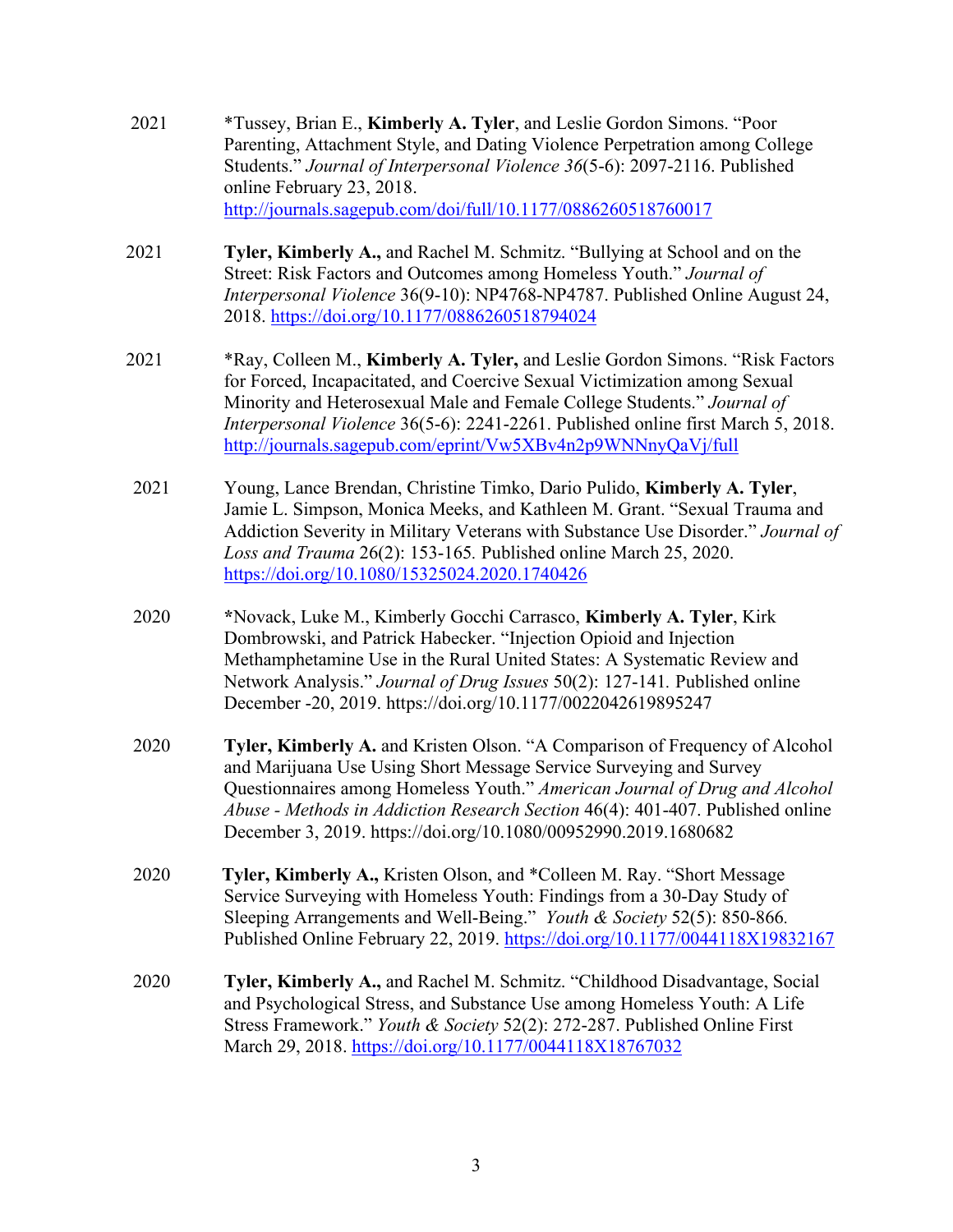- 2019 **Tyler, Kimberly A.** and \*Colleen M. Ray. "Risk and Protective Factors for Substance Use Among Youth Experiencing Homelessness." *Children and Youth Services Review*, 107. https://doi.org/10.1016/j.childyouth.2019.104548
- 2019 **Tyler, Kimberly A.,** Kristen Olson, and \*Colleen M. Ray. "Understanding Daily Depression, Drinking, and Marijuana Use among Homeless Youth using Short Message Service Surveying." *Journal of Child & Adolescent Substance Abuse* 28(3): 170-179*.* Published Online September 25, 2019. <http://dx.doi.org/10.1080/1067828X.2019.1667286>
- 2019 Schmitz, Rachel M., **Kimberly A. Tyler,** and Brandon Andrew Robinson. "To Get the Word Out": LGBTQ+ Young Adults' Motivations for Participating in Qualitative Research Studies. *Journal of Gay & Lesbian Social Services* 31(2): 242-265*.* Published Online February 20, 2019. [https://www.tandfonline.com/eprint/YvtDDKbPhuzBXgwf6V2Z/full?target=10.1](https://www.tandfonline.com/eprint/YvtDDKbPhuzBXgwf6V2Z/full?target=10.1080/10538720.2019.1567430) [080/10538720.2019.1567430](https://www.tandfonline.com/eprint/YvtDDKbPhuzBXgwf6V2Z/full?target=10.1080/10538720.2019.1567430)
- 2019 **Tyler, Kimberly A.,** Rachel M. Schmitz, and \*Colleen M. Ray. "Social and Psychological Resources among Homeless Youth: Protection against Risk for Physical Victimization?" *Journal of Social Distress and the Homeless* 28(2): 115- 122*.* Published Online February 26, 2019. https://doi.org/10.1080/10530789.2019.1585034
	- o *Featured by UNL Today News* Pocket Science August 9, 2019 (https://news.unl.edu/newsrooms/today/article/basic-necessities-social-factorsplay-role-in-protecting-homeless-youth/)
- 2019 \*Tussey, Brian E. and **Kimberly A. Tyler**. "Toward a Comprehensive Model of Dating Violence Perpetration and Victimization." *Violence and Victims* 34(4): 661-677.
- 2019 Schmitz, Rachel M. and **Kimberly A. Tyler**. "Life has Actually Become More Clear: An Exploration of Resilience among LGBTQ Young Adults." *Sexualities* 22(4): 710-733. Published Online October 25, 2018. DOI: 10.1177/1363460718770451
- 2018 **Tyler, Kimberly A.,** Kristen Olson, and \*Colleen M. Ray. "Understanding the Link between Victimization and Alcohol Use among Homeless Youth Using an Ecological Momentary Assessment." *Socius: Sociological Research for a Dynamic World* 4:1-7. Published Online June 6, 2018. [journals.sagepub.com/doi/full/10.1177/2378023118779832.](http://journals.sagepub.com/doi/full/10.1177/2378023118779832)
- 2018 **Tyler, Kimberly A.** and Kristen Olson. "Examining the Feasibility of Ecological Momentary Assessment Using Short Message Service Surveying with Homeless Youth: Lessons Learned." *Field Methods* 30(2):91-104. Published Online First April 16, 2018.<https://doi.org/10.1177/1525822X18762111>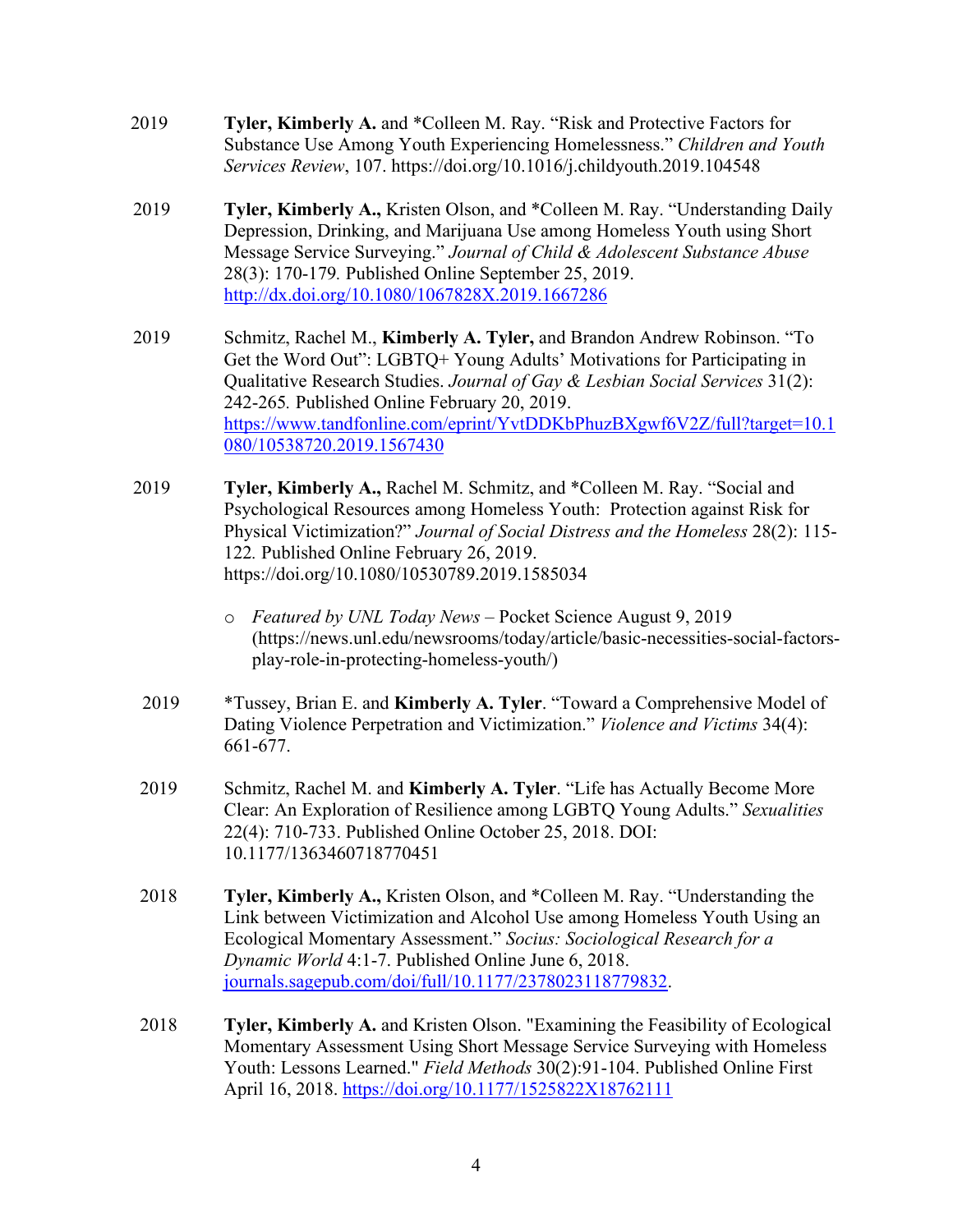- 2018 Schmitz, Rachel M. and **Kimberly A. Tyler**. "Contextual Constraints and Choices: Strategic Identity Management among LGBTQ Youth." *Journal of LGBT Youth* 15(3): 212-226. Published Online May 31, 2018. DOI: 10.1080/19361653.2018.1466754
- 2018 **Tyler, Kimberly A.**, \*Rachel M. Schmitz, \*Colleen M. Ray, \*Scott A. Adams, and Leslie Gordon Simons. "The Role of Protective Behavioral Strategies, Social Environment, and Housing Type on Heavy Drinking among College Students." *Substance Use & Misuse* 53(5): 724-733*.* Published online September 27, 2017. <http://dx.doi.org/10.1080/10826084.2017.1363235>
- 2018 **Tyler, Kimberly A.,** and Rachel M. Schmitz. "Child Abuse, Mental Health and Sleeping Arrangements among Homeless Youth: Links to Physical and Sexual Street Victimization." *Children and Youth Services Review* 95: 327-333.
- 2018 Young, Lance Brendan, Kathleen M. Grant, Dario Pulido, Jamie L. Simpson, **Kimberly A. Tyler**, & Christine Timko. "Intensive Referral of Veterans to Mutual-Help Groups: A Mixed-Methods Implementation Evaluation." *Alcoholism Treatment Quarterly* 36(2): 179-201*.* Published online December 14, 2017. DOI: 10.1080/07347324.2017.1407224
- 2018 Schmitz, Rachel M. and **Kimberly A. Tyler**. "The Complexity of Family Reactions to Identity among Homeless and College Lesbian, Gay, Bisexual, Transgender and Queer Young Adults." *Archives of Sexual Behavior* 47(4):1195- 1207. DOI: [http://link.springer.com/article/10.1007/s10508-017-1014-5](https://na01.safelinks.protection.outlook.com/?url=http:%2F%2Flinks.springernature.com%2Ff%2Fa%2FGGj-mKNu_RjqQqdXECTM7w%7E%7E%2FAABE5gA%7E%2FRgRcr76NP0RyaHR0cDovL2xpbmsuc3ByaW5nZXIuY29tL2FydGljbGUvMTAuMTAwNy9zMTA1MDgtMDE3LTEwMTQtNT93dF9tYz1JbnRlcm5hbC5FdmVudC4xLlNFTS5BcnRpY2xlQXV0aG9yQXNzaWduZWRUb0lzc3VlVwNzcGNYBAAABudCCgAADYvOWmRdWOpSGHJhY2hlbC5zY2htaXR6QHV0cmd2LmVkdQ%7E%7E&data=02%7C01%7Crachel.schmitz%40utrgv.edu%7Cce28d1bfc8284ed4fdcf08d59ffaf521%7C990436a687df491c91249afa91f88827%7C0%7C0%7C636590822570125131&sdata=uxy5aYzCh3yVF5rmp0sw%2FXcPHZ8lT3eOG9EWH1rYPcU%3D&reserved=0)
- 2018 **Tyler, Kimberly A.** and Rachel M. Schmitz. "A Comparison of Risk Factors for Various Forms of Trauma in the Lives of Lesbian, Gay, Bisexual and Heterosexual Homeless Youth." Special issue: *Sexuality and Trauma* - *Journal of Trauma & Dissociation* 19(4):431-443. DOI: 10.1080/15299732.2018.1451971
- 2018 **Tyler, Kimberly A., \***Rachel M. Schmitz, and \*Colleen M. Ray. "Role of Social Environmental Factors on Anxiety and Depressive Symptoms among Midwestern Homeless Youth." *Journal of Research on Adolescence* 28(1):199-210. DOI: 10.1111/jora.12326
- 2018 Grant, Kathleen M., Young, L. B., **Kimberly A. Tyler**, Jamie L. Simpson, Dario Pulido, & Christine Timko. "Intensive Referral to Mutual-Help Groups: A Field Trial of Adaptations for Rural Veterans." *Patient Education and Counseling* 101(1):79-84
- 2017 **Tyler, Kimberly A.,** Rachel M. Schmitz, \*Colleen M. Ray, and Leslie Gordon Simons. "The Role of Entitlement, Self-Control, and Risk Behaviors on Dating Violence Perpetration." *Violence & Victims* 32(6):1079-1095.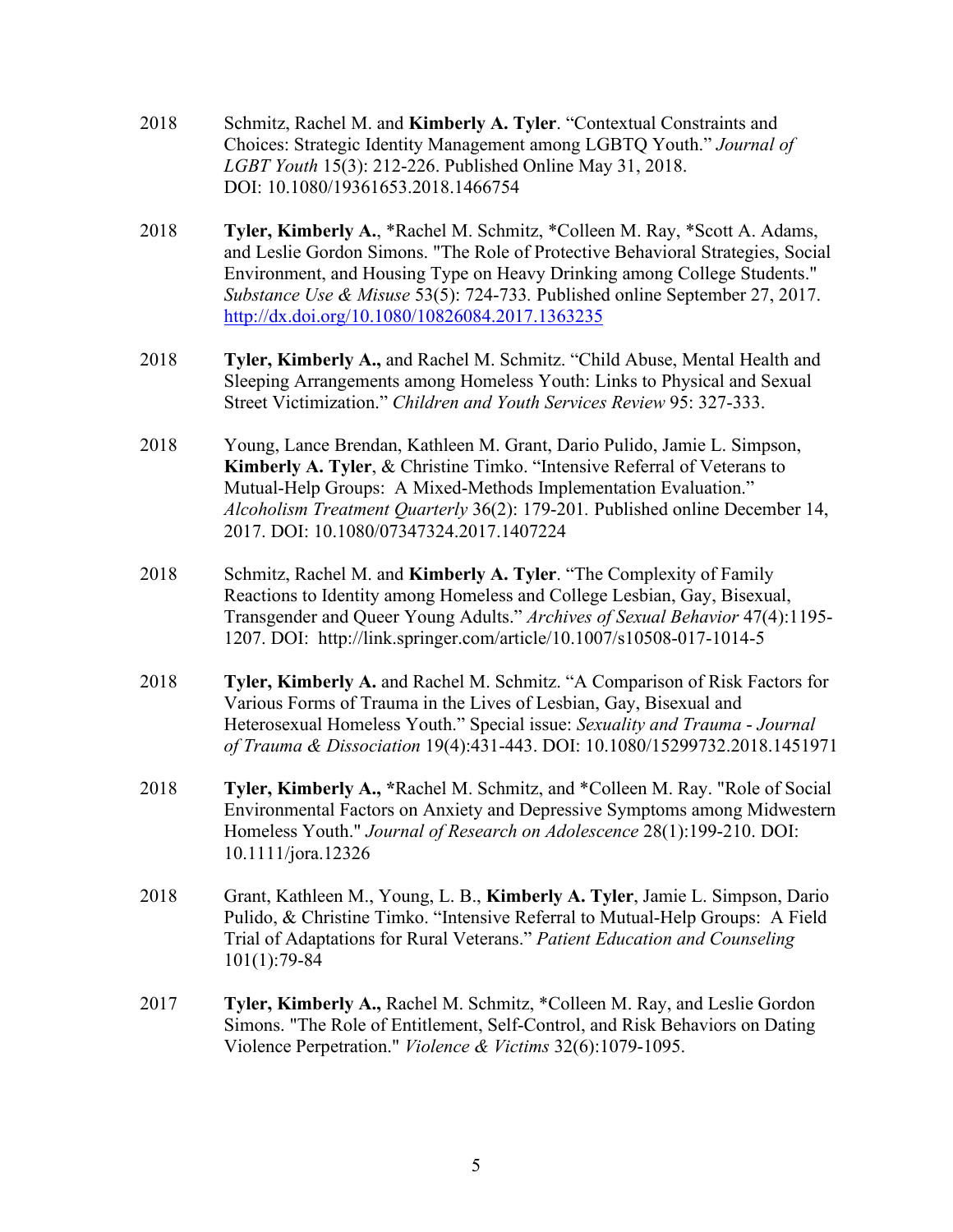- 2017 Schmitz, Rachel M. and **Kimberly A. Tyler**. "LGBTQ+ Young Adults on the Street and on Campus: Identity as a Product of Social Context." *Journal of Homosexuality* 65(2):197-223.
- 2017 **Tyler, Kimberly A.**, \*Rachel M. Schmitz, and \*Scott A. Adams. "Alcohol Expectancy, Drinking Behavior, and Sexual Victimization among Female and Male College Students." *Journal of Interpersonal Violence* 32(15):2298-2322.
- 2018 Reprinted in *Victimology: A Text Reader* 2nd Ed. (pp. 242-256). Leah E. Daigle (Ed.). Thousand Oaks, CA: Sage Publications, Inc.
- 2017 **Tyler, Kimberly A.** and \*Rachel M. Schmitz. "Using Cell Phones for Data Collection: Benefits, Outcomes, and Intervention Possibilities with Homeless Youth." *Children and Youth Services Review* 76:59-64*.* 
	- o *Featured by UNL Today News October 12, 2017* (http://news.unl.edu/newsrooms/today/article/texts-and-data-researcherstudies-homeless-youth-with-cell-phones/)
	- o *Featured by The Daily Nebraskan October 19, 2017* (http://www.dailynebraskan.com/news/unl-professor-studies-homeless youth-through-texting/article\_a415cc52-b47a-11e7-8c97-d7df35ea8563.html)
- 2017 **Tyler, Kimberly A.,** \*Rachel M. Schmitz, \*Scott A. Adams, and Leslie Gordon Simons. "Social Factors, Alcohol Expectancy, and Drinking Behavior: A Comparison of Two College Campuses." *Journal of Substance Use* 22(4):357-64*.*
- 2016 Young, Lance Brendan, Christine Timko, **Kimberly A. Tyler**, and Kathleen Grant. "Trauma in Veterans with Substance Use Disorder: Similar Treatment Need among Urban and Rural Residents." *Journal of Rural Health* 33(3):314-322.
- 2016 **Tyler, Kimberly A.**, Ray Handema, \*Rachel M. Schmitz, Francis Phiri, Charles Wood, and Kristen Olson. "Risk Factors for HIV among Zambian Street Youth." *Journal of HIV/AIDS and Social Services* 15(3):254-268.
	- o *Featured by UNL Today News September 28, 2016* (http://news.unl.edu/newsrooms/today/article/study-finds-hiv-educationchallenges-with-zambian-youth/)
- 2016 \*Schmitz, Rachel M., and **Kimberly A. Tyler**. "Growing Up Before Their Time: The Early Adultification Experiences of Homeless Emerging Adults." *Children and Youth Services Review* 64:15-22.
- 2016 **Tyler, Kimberly A.**, Ray Handema, \*Rachel M. Schmitz, Francis Phiri, \*Kourtney S. Kuyper, and Charles Wood. "Multi-Level Risk and Protective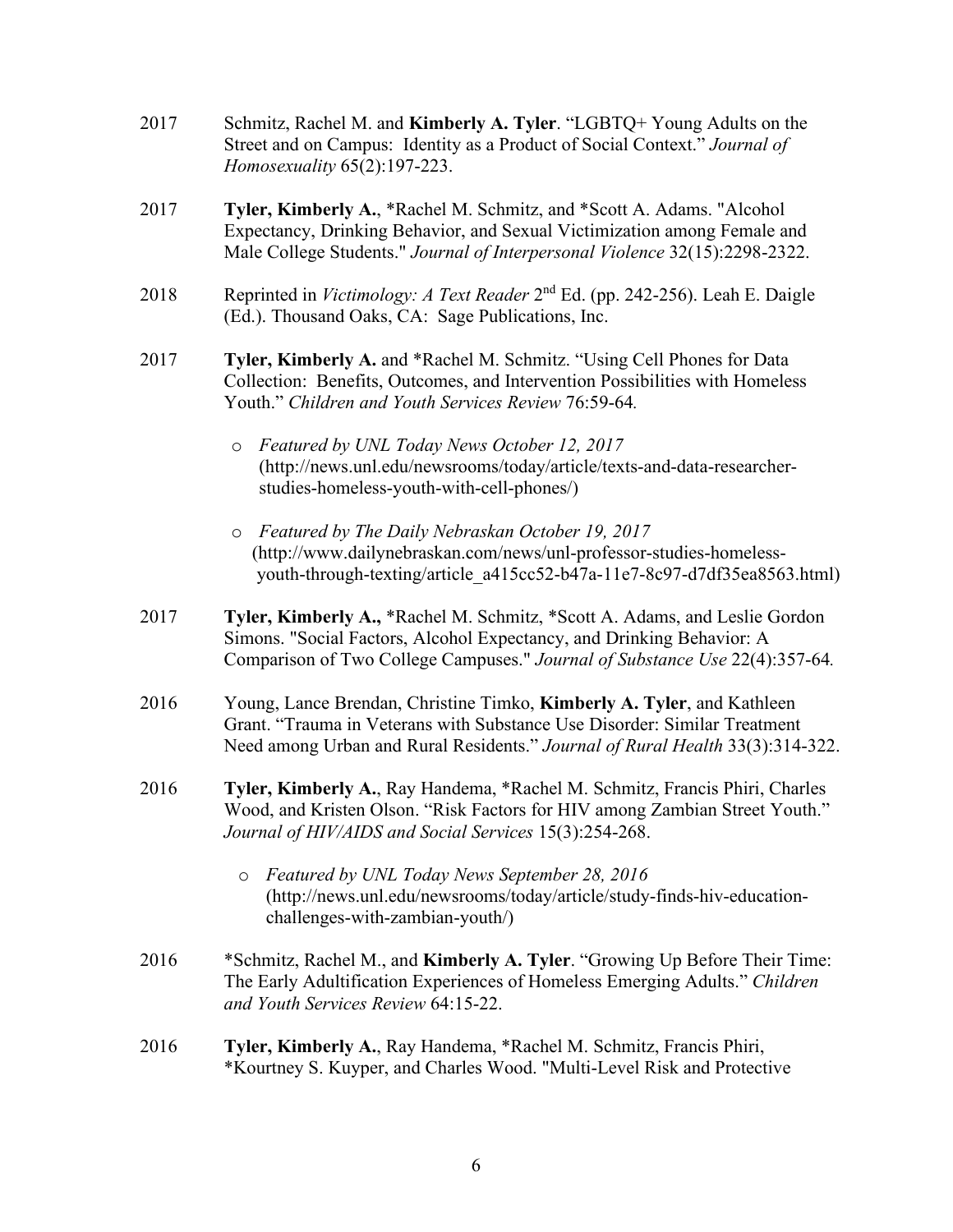Factors for Substance Use among Zambian Street Youth." *Substance Use and Misuse* 51(7):922-931. 2016 Melander, Lisa A., **Kimberly A. Tyler**, and \*Rachel M. Schmitz. "An Inside

- Look at Homeless Youths' Social Networks: Perceptions of Substance Use Norms." *Journal of Child & Adolescent Substance Abuse* 25:78-88.
- 2016 \*Taillieu, Tamara L., Douglas A. Brownridge, **Kimberly A. Tyler**, Ko Ling Chan, Agnes Tiwari, and Susy C. Santos. "Pregnancy and Intimate Partner Violence in Canada: A Comparison of Victims Who Were and Were Not Abused During Pregnancy." *Journal of Family Violence* 31:567-579.
- 2016 Dombrowski, Kirk, Devan Crawford, Bilal Khan, and **Kimberly A. Tyler**. "Current Rural Drug Use in the U.S. Midwest." *Journal of Drug Abuse* 2:22. DOI: 10.21767/2471-853X.100031
- 2015 **Tyler, Kimberly A.** and \*Rachel M. Schmitz. "Effects of Abusive Parenting, Caretaker Arrests, and Deviant Behavior on Dating Violence among Homeless Young Adults." *Journal of Aggression, Maltreatment, and Trauma* 24:1134-1150*.*
- 2015 Young, Lance Brendan, Kathleen M., Grant and **Kimberly A. Tyler**. "Community-Level Barriers to Recovery for Substance Dependent Rural Residents." *Journal of Social Work Practice in the Addictions* 15:307-326.
- 2015 **Tyler, Kimberly A.**, and \*Lisa A. Melander. "Child Abuse, Street Victimization, and Substance Use among Homeless Young Adults." *Youth & Society* 47:502-19.
- 2015 \*Schmitz, Rachel M., and **Kimberly A. Tyler.** "Homeless Young People's Experiences of Caregiver Rejection." *Journal of Child and Family Studies*, 24:2598-2609.
- 2014 **Tyler, Kimberly A.,** Lisa A. Kort-Butler, and \*Alexis Swendener. "The Effect of Victimization, Mental Health, and Protective Factors on Crime and Illicit Drug Use among Homeless Young Adults." *Violence & Victims* 29:348-362.
- 2013 **Tyler, Kimberly A.** "Homeless Youths' HIV Risk Behaviors with Strangers: Investigating the Importance of Social Networks." *Archives of Sexual Behavior* 42:1583-1591.
- 2013 **Tyler, Kimberly A.** and \*Rachel M. Schmitz. "Family Histories and Multiple Transitions among Homeless Young Adults: Pathways to Homelessness." *Children and Youth Services Review* 35:1719-1726.
- 2013 **Tyler, Kimberly A.**, Sarah J. Gervais, and M. Meghan Davidson. "The Relationship between Victimization and Substance Use among Homeless and Runaway Female Adolescents." *Journal of Interpersonal Violence* 28:474-493.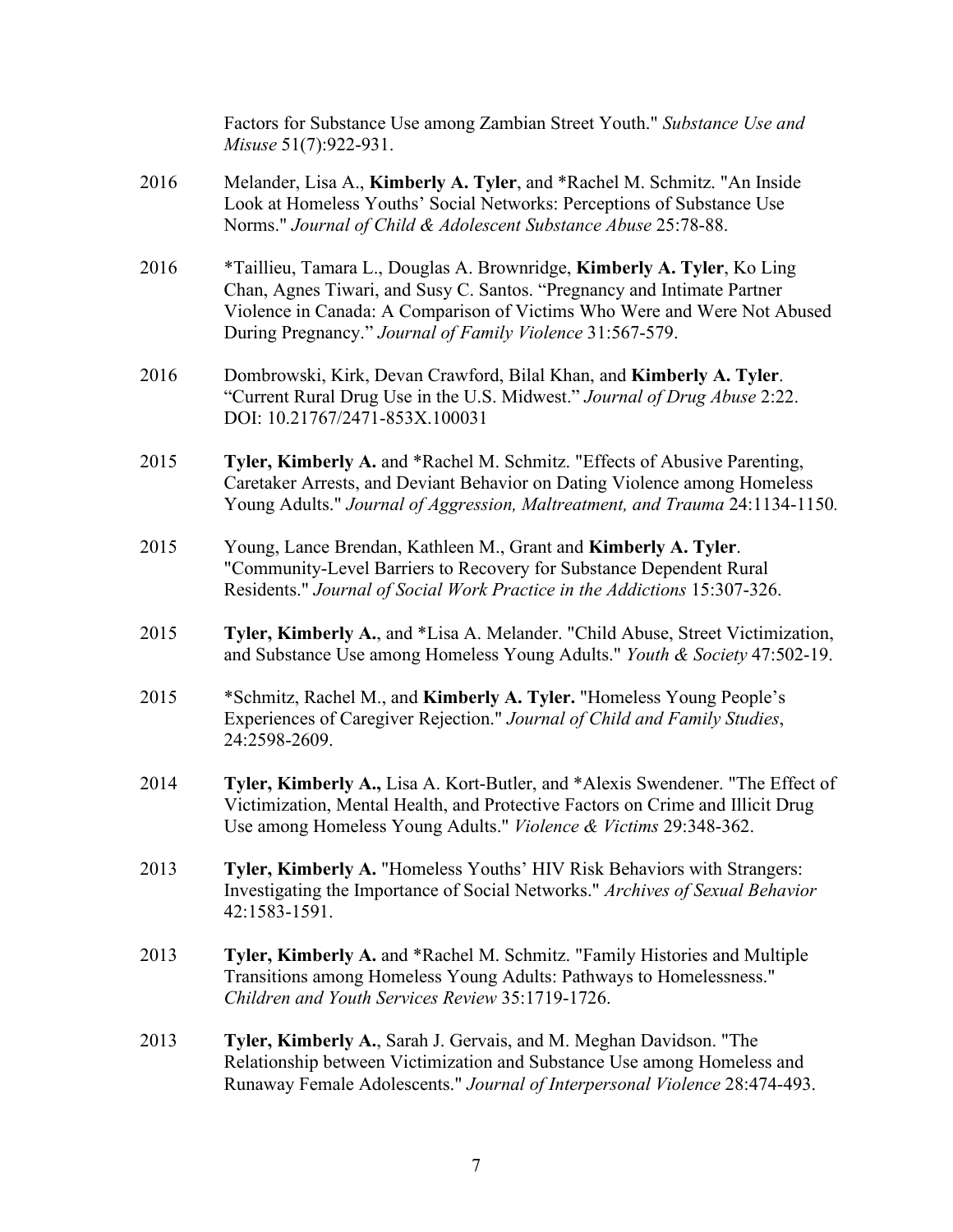- 2012 **Tyler, Kimberly A.**, and \*Lisa A. Melander. "Individual and Social Network Sexual Behavior Norms of Homeless Youth at High Risk for HIV Infection." *Children and Youth Services Review* 34:2481-2486.
- 2012 **Tyler, Kimberly A.**, **\***Sarah L. Akinyemi, and Lisa A. Kort-Butler. "Correlates of Service Utilization among Homeless Youth." *Children and Youth Services Review* 34:1344-1350.
- 2012 **Tyler, Kimberly A.**, and \*Lisa A. Melander. "Poor Parenting and Antisocial Behavior among Homeless Young Adults: Links to Dating Violence Perpetration and Victimization." *Journal of Interpersonal Violence* 27:1357-1373.
- 2012 Kort-Butler, Lisa A., and **Kimberly A. Tyler**. "A Cluster Analysis of Service Utilization and Incarceration among Homeless Youth." *Social Science Research* 41:612-623.
- 2011 **Tyler, Kimberly A.**, and \*Lisa A. Melander. "A Qualitative Study of the Formation and Composition of Social Networks among Homeless Youth." *Journal of Research on Adolescence* 21(4): 802-817. DOI: 10.1111/j.1532- 7795.2011.00739.x
- 2011 Kort-Butler, Lisa, **Kimberly A. Tyler,** and \*Lisa A. Melander. "Childhood Maltreatment, Parental Monitoring, and Self-Control among Homeless Young Adults: Consequences for Negative Social Outcomes." *Criminal Justice and Behavior* 38:1244-1264.
- 2011 Brownridge, Douglas A., \*Tamara Taillieu, **Kimberly A. Tyler,** Agnes Tiwari, Ko Ling Chan, and Susy C. Santos. "Pregnancy and Intimate Partner Violence: Risk Factors, Severity, and Health Effects." *Violence Against Women* 17:858-881.
- 2011 **Tyler, Kimberly A.**, Douglas A. Brownridge, and \*Lisa A. Melander. "The Effect of Poor Parenting on Male and Female Dating Violence Perpetration and Victimization." *Violence & Victims* 26:218-230.
- 2011 **Tyler, Kimberly A.**, Kellie J. Hagewen, and \*Lisa A. Melander. "Risk Factors for Running Away among a General Population Sample of Males and Females." *Youth & Society* 43:583-608.
- 2010 **Tyler, Kimberly A**., and \*Lisa A. Melander. "Foster Care Placement, Poor Parenting, and Negative Outcomes among Homeless Young Adults." *Journal of Child and Family Studies* 19(6):787-794*.*
- 2010 \*Melander, Lisa A., and **Kimberly A. Tyle**r. "The Effect of Early Maltreatment, Victimization, and Partner Violence on HIV Risk among Homeless Young Adults." *Journal of Adolescent Health* 47:575-581.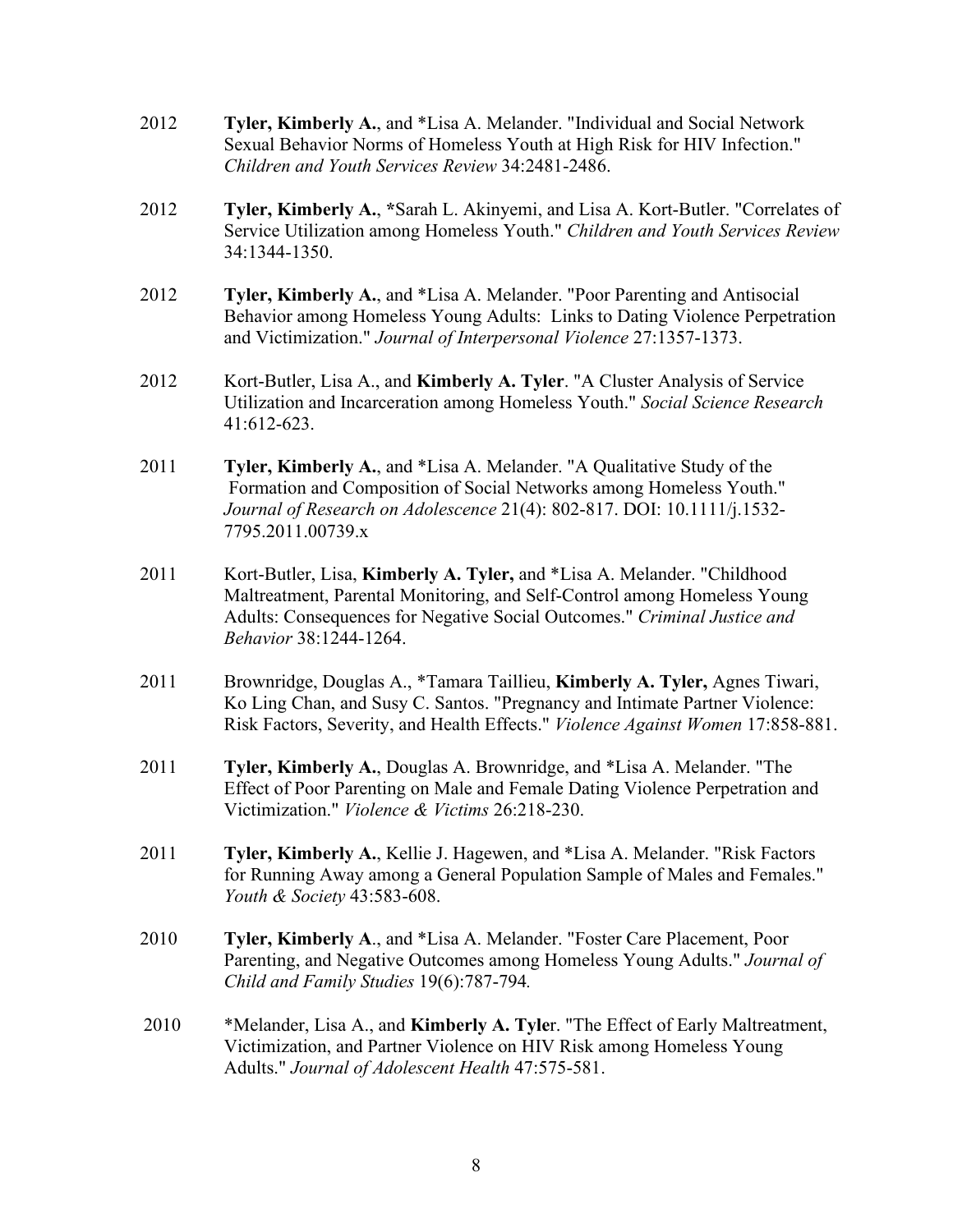| 2010 | Tyler, Kimberly A., and *Lisa A. Melander. "The Effect of Drug and Sexual<br>Risk Behaviors with Social Network and Non-Network Members on Homeless<br>Youth's STI and HIV Testing." Sexual Health 7:434-440.                                                           |
|------|-------------------------------------------------------------------------------------------------------------------------------------------------------------------------------------------------------------------------------------------------------------------------|
| 2010 | *Melander, Lisa A., *HarmoniJoie Noel, and Kimberly A. Tyler. "Bidirectional,<br>Unidirectional and Nonviolence: A Comparison of the Predictors among<br>Partnered Young Adults." Violence and Victims 25(5):617-630.                                                   |
| 2010 | Lee, Barrett A., Kimberly A. Tyler, and James D. Wright. "The New Homeless<br>Revisited." Annual Review of Sociology 36:501-521.                                                                                                                                        |
| 2010 | Tyler, Kimberly A., *Katherine A. Johnson, and *Lisa A. Melander. "A<br>Comparison of Homeless and High-Risk Young Adults: Are They One and the<br>Same?" Vulnerable Children and Youth Studies 5(2):122-129.                                                           |
| 2010 | Tyler, Kimberly A. and *Morgan R. Beal. "The High-Risk Environment of<br>Homeless Young Adults: Consequences for Physical and Sexual Victimization."<br>Violence and Victims 25(1):101-115.                                                                             |
| 2010 | Tyler, Kimberly A., *Lisa A. Melander, and Elbert P. Almazan. "Self Injurious<br>Behavior among Homeless Young Adults: A Social Stress Analysis." Social<br>Science and Medicine 70:269-276.                                                                            |
| 2009 | Tyler, Kimberly A., and *Lisa A. Melander. "Discrepancies in Reporting of<br>Physical and Sexual Abuse among Homeless Youth." Journal of Child Sexual<br><i>Abuse</i> 18(5):513-531.                                                                                    |
| 2009 | Tyler, Kimberly A., *Lisa A. Melander, and *HarmoniJoie Noel. "Bidirectional<br>Partner Violence among Homeless Young Adults: Risk Factors and Outcomes."<br>Journal of Interpersonal Violence 24(6):1014-1035.                                                         |
| 2009 | Tyler, Kimberly A. "Risk Factors for Trading Sex among Homeless Young<br>Adults." Archives of Sexual Behavior 38(2):290-297.                                                                                                                                            |
| 2008 | Brownridge, Douglas A., Diane Hiebert-Murphy, Janice Ristock, Edward K.L.<br>Chan, Agnes Tiwari, Kimberly A. Tyler, and Susy Santos. "Violence Against<br>Separated, Divorced and Married Women in Canada, 2004." Journal of Divorce<br>and Remarriage 49(3/4):308-329. |
| 2008 | Tyler, Kimberly A. "A Comparison of Risk Factors for Sexual Victimization<br>among Gay, Lesbian, Bisexual, and Heterosexual Homeless Young Adults."<br>Violence and Victims 23(5):586-602.                                                                              |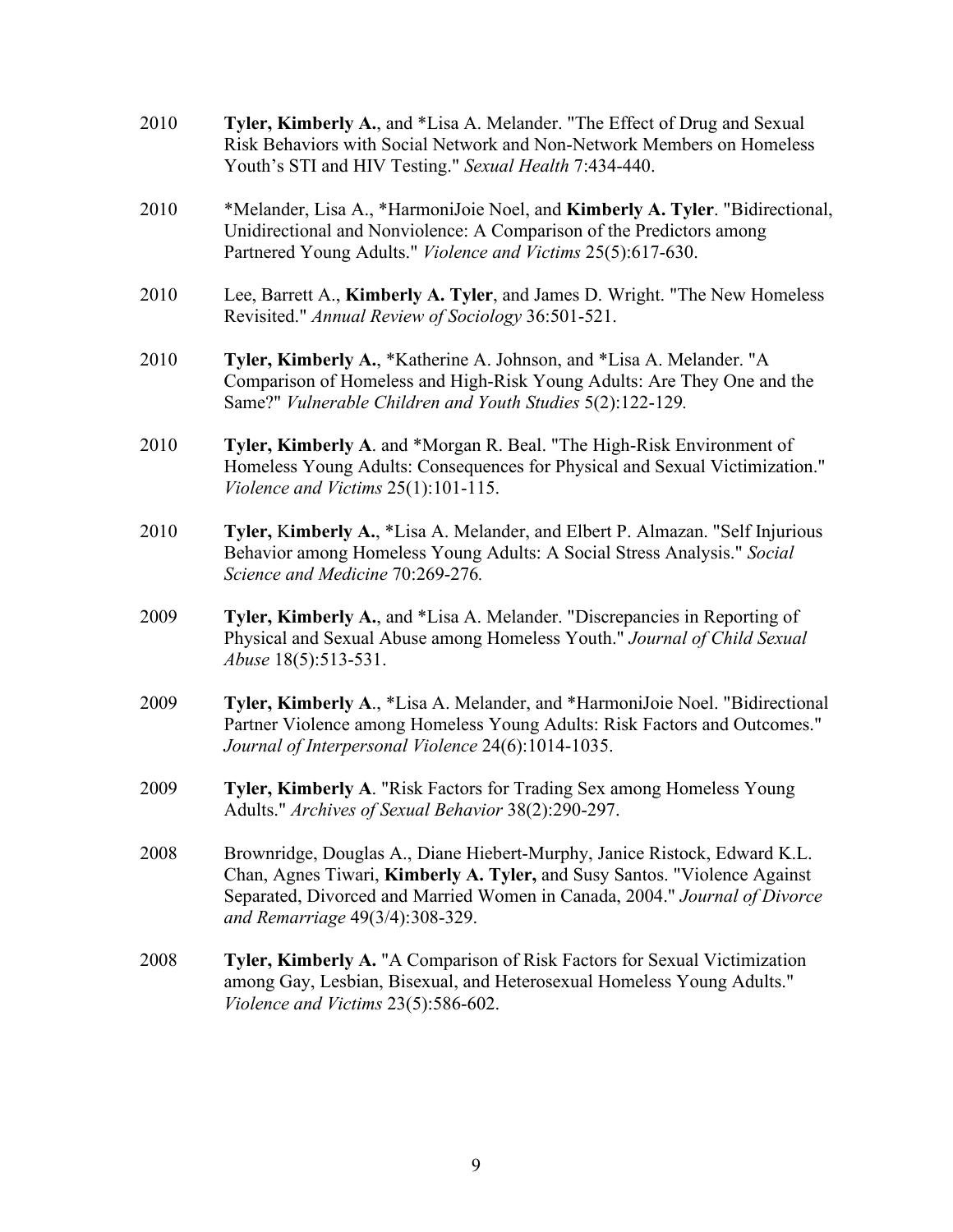| 2008 | Tyler, Kimberly A. "Social Network Characteristics and Risky Sexual and Drug<br>Related Behaviors among Homeless Young Adults." Social Science Research<br>$37(2): 673-685.$                                                        |
|------|-------------------------------------------------------------------------------------------------------------------------------------------------------------------------------------------------------------------------------------|
| 2008 | Tyler, Kimberly A., and *Bianca E. Bersani. "A Longitudinal Study of Early<br>Adolescent Precursors to Running Away." Journal of Early Adolescence 28:230-<br>251.                                                                  |
| 2008 | Tyler, Kimberly A., *Katherine A. Johnson, and Douglas A. Brownridge. "A<br>Longitudinal Study of the Effects of Child Maltreatment on Later Outcomes<br>among High-Risk Adolescents." Journal of Youth and Adolescence 37:506-521. |
| 2007 | Tyler, Kimberly A., Les B. Whitbeck, Xiaojin Chen, and Kurt Johnson. "Sexual<br>Health of Homeless Youth: Prevalence and Correlates of Sexually Transmissible<br>Infections." Sexual Health Journal 4(1): 57-61.                    |
| 2007 | *Johnson, Katherine A., and Kimberly A. Tyler. "Adolescent Sexual Onset: An<br>Intergenerational Analysis." Journal of Youth and Adolescence 36(7):939-949.                                                                         |
| 2006 | Tyler, Kimberly A., Rosalie Torres Stone, and *Bianca Bersani. "Examining the<br>Changing Influence of Predictors on Adolescent Alcohol Misuse." Journal of<br>Child and Adolescent Substance Abuse 16(2):95-114.                   |
| 2006 | Tyler, Kimberly A., and *Katherine A. Johnson. "Trading Sex: Voluntary or<br>Coerced? The Experiences of Homeless Youth." Journal of Sex Research 43(3):<br>208-216.                                                                |
| 2006 | Tyler, Kimberly A. "A Qualitative Study of Early Family Histories and<br>Transitions of Homeless Youth." Journal of Interpersonal Violence 21:1385-93.                                                                              |
| 2006 | Tyler, Kimberly A., and *Katherine A. Johnson. "A Longitudinal Study of the<br>Effects of Early Abuse on Later Victimization among High-Risk Adolescents."<br>Violence and Victims 21(3): 287-306.                                  |
| 2006 | Tyler, Kimberly A., and *Katherine A. Johnson. "Pathways In and Out of<br>Substance Use among Homeless Emerging Adults." Journal of Adolescent<br>Research 21(3):133-157.                                                           |
| 2006 | Tyler, Kimberly A. "The Impact of Support Received and Support Provision on<br>Changes in Perceived Social Support among Older Adults." International Journal<br>of Aging and Human Development 62(1):21-38.                        |
| 2005 | *Stimpson, Jim P., Kimberly A. Tyler, and Dan R. Hoyt. "Effects of Parental<br>Rejection and Relationship Quality on Depression among Older Rural Adults."<br>International Journal of Aging and Human Development 61(3):195-210.   |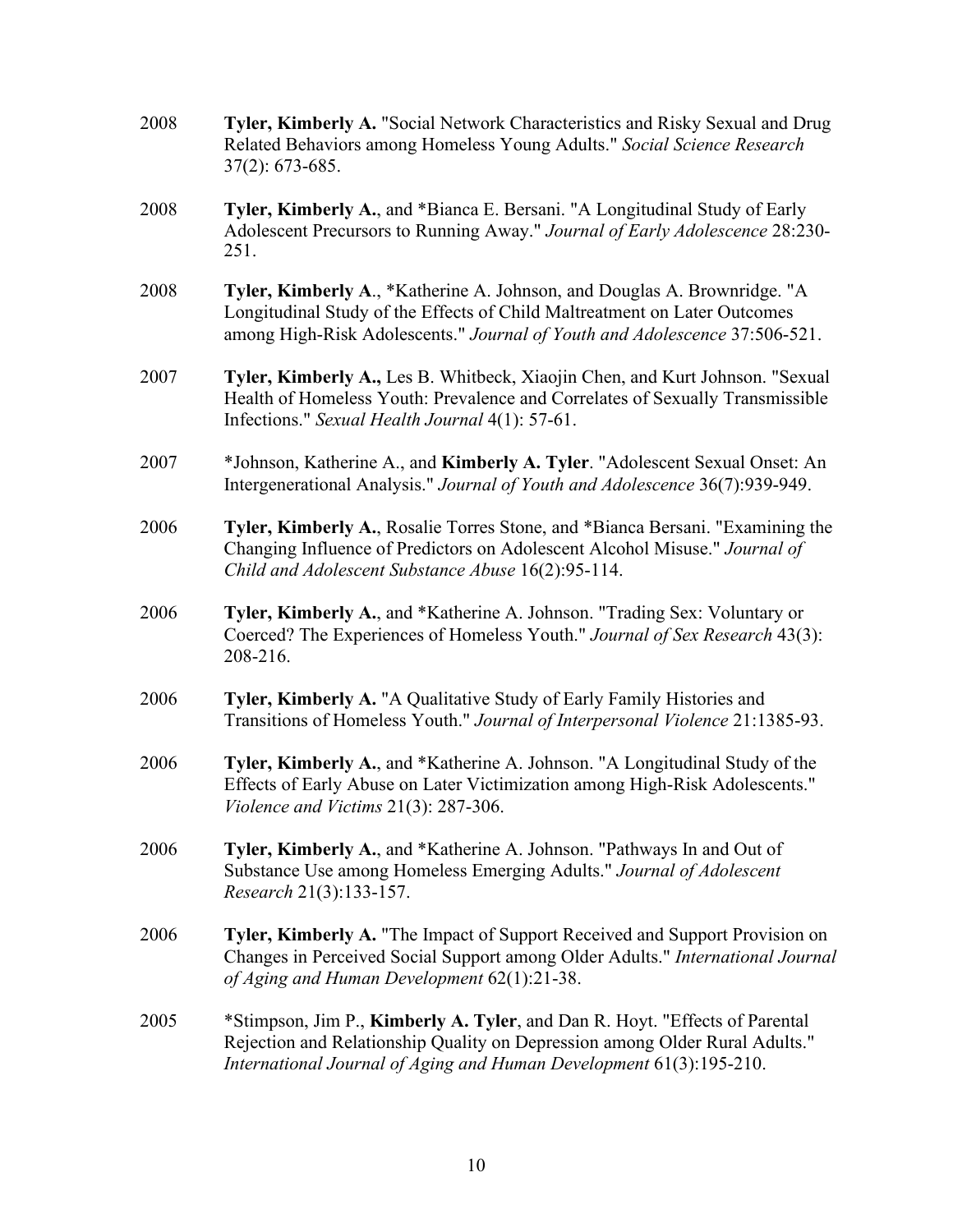| 2005 | Chapple, Connie, Kimberly A. Tyler, and *Bianca Bersani. "Child Neglect and<br>Adolescent Violence: Examining the Effects of Self-Control and Peer Rejection."<br>Violence and Victims $20(1):39-53$ .                                                               |
|------|----------------------------------------------------------------------------------------------------------------------------------------------------------------------------------------------------------------------------------------------------------------------|
| 2004 | Tyler, Kimberly A., and *Katherine A. Johnson. "Victims and Offenders:<br>Accounts of Paybacks, Invulnerability, and Financial Gain among Homeless<br>Youth." Deviant Behavior 25:427-449.                                                                           |
| 2004 | Whitbeck, Les B., Xiaojin Chen, Dan R. Hoyt, Kimberly A. Tyler, and Kurt D.<br>Johnson. "Mental Disorder, Subsistence Strategies, and Victimization among<br>Gay, Lesbian and Bisexual Homeless and Runaway Adolescents." Journal of Sex<br>Research 41(4): 329-342. |
| 2004 | Cauce, Ana Mari, Kimberly A. Tyler, and Les B. Whitbeck. "Maltreatment and<br>Victimization in Homeless Adolescents: Out of the Frying Pan and into the Fire."<br>The Prevention Researcher $11(1):12-14$ .                                                          |
| 2004 | Tyler, Kimberly A., Ana Mari Cauce, and Les B. Whitbeck. "Family Risk<br>Factors and Prevalence of Dissociative Symptoms among Homeless and Runaway<br>Youth." Child Abuse & Neglect 28(3):355-366.                                                                  |
| 2004 | Tyler, Kimberly A., Les B. Whitbeck, Dan R. Hoyt, and Ana Mari Cauce. "Risk"<br>Factors for Sexual Victimization among Male and Female Homeless and<br>Runaway Youth." Journal of Interpersonal Violence 19(5):503-520.                                              |
| 2004 | Chen, Xiaojin, Kimberly A. Tyler, Les B. Whitbeck, and Dan R. Hoyt. "Early<br>Sexual Abuse, Street Adversity, and Drug Use among Female Homeless and<br>Runaway Adolescents in the Midwest." Journal of Drug Issues 34(1):1-21.                                      |
| 2003 | Tyler, Kimberly A., Les B. Whitbeck, Dan R. Hoyt, and Kurt D. Johnson. "Self-<br>Mutilation and Homeless Youth: The Role of Family Abuse, Street Experiences,<br>and Mental Disorders." Journal of Research on Adolescence 13(4):457-474.                            |
| 2002 | Tyler, Kimberly A., and Ana Mari Cauce. "Perpetrators of Early Physical and<br>Sexual Abuse among Homeless and Runaway Adolescents." Child Abuse &<br>Neglect 26:1261-1274.                                                                                          |
| 2002 | Tyler, Kimberly A. "Social and Emotional Outcomes of Childhood Sexual<br>Abuse: A Review of Recent Research." Aggression & Violent Behavior 7:567-89.                                                                                                                |
| 2002 | McMorris, Barbara, Kimberly A. Tyler, Les B. Whitbeck, and Dan R. Hoyt.<br>"Familial and on-the street Risk Factors Associated with Alcohol Use among<br>Homeless and Runaway Adolescents." Journal of Studies on Alcohol 63:34-43.                                  |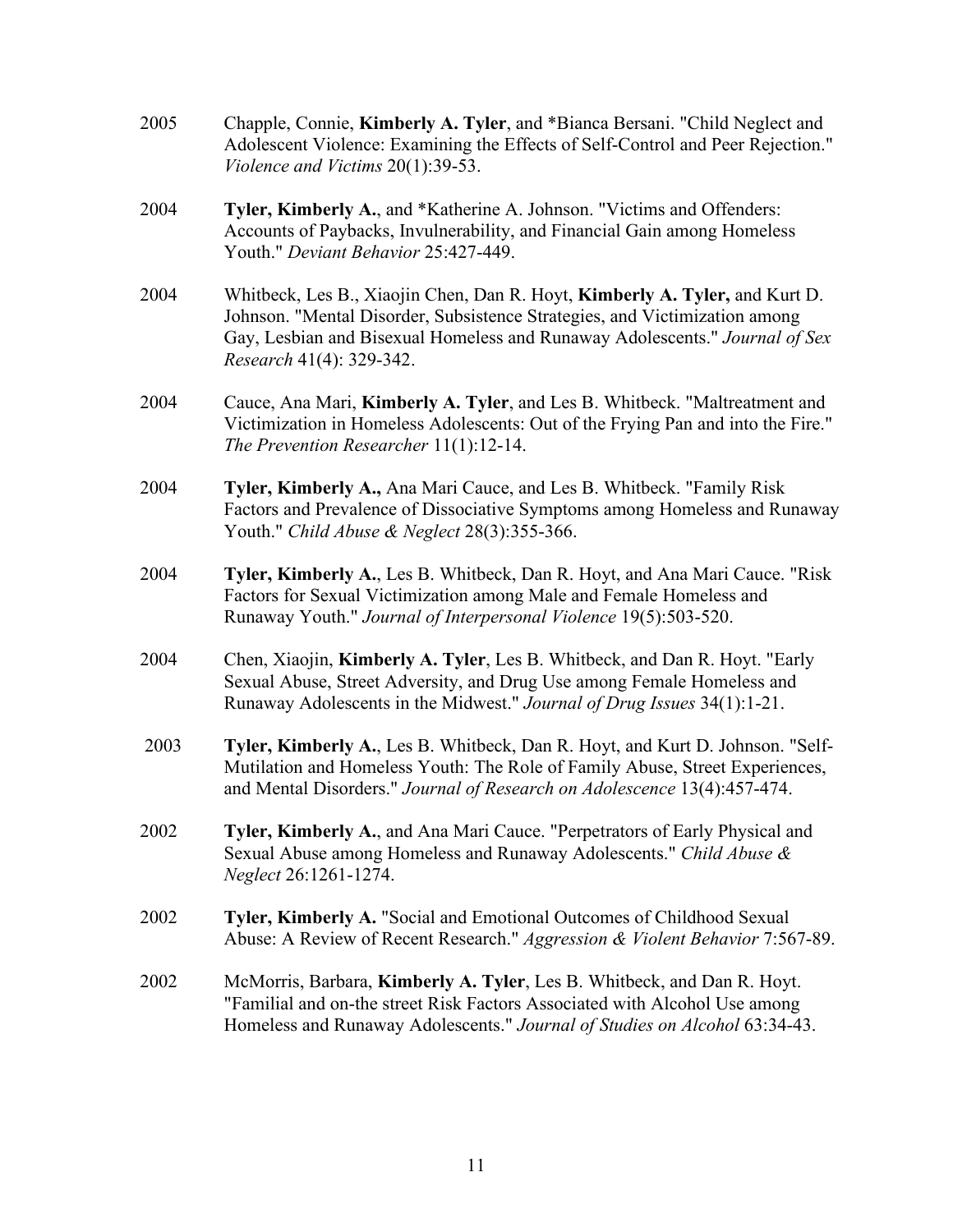| 2001 | Tyler, Kimberly A., Dan R. Hoyt, Les B. Whitbeck, and Ana Mari Cauce. "The<br>Effects of a High-Risk Environment on the Sexual Victimization of Homeless and<br>Runaway Youth." Violence and Victims 16:441-455.                      |
|------|---------------------------------------------------------------------------------------------------------------------------------------------------------------------------------------------------------------------------------------|
| 2001 | Tyler, Kimberly A., Dan R. Hoyt, Les B. Whitbeck, and Ana Mari Cauce. "The<br>Impact of Childhood Sexual Abuse on Later Sexual Victimization among<br>Runaway Youth." The Journal of Research on Adolescence 11:151-176.              |
| 2001 | Whitbeck, Les B., Dan R. Hoyt, and Kimberly A. Tyler. "Family Relationship<br>Histories, Intergenerational Relationship Quality, and Depressive Affect among<br>Rural Elderly People." The Journal of Applied Gerontology 20:214-229. |
| 2000 | Tyler, Kimberly A., Les B. Whitbeck, Dan R. Hoyt, and *Kevin A. Yoder.<br>"Predictors of Self-Reported Sexually Transmitted Diseases among Homeless and<br>Runaway Adolescents." The Journal of Sex Research 37:369-377.              |
| 2000 | Tyler, Kimberly A., and Dan R. Hoyt. "The Effects of an Acute Stressor on<br>Depressive Symptoms among Older Adults: The Moderating Effects of Social<br>Support and Age." Research on Aging 22:143-164.                              |
| 2000 | Tyler, Kimberly A., Dan R. Hoyt, and Les B. Whitbeck. "The Effects of Early<br>Sexual Abuse on Later Sexual Victimization among Female Homeless and<br>Runway Adolescents." The Journal of Interpersonal Violence 15:235-250.         |
| 2001 | Reprinted in The Cost of Child Maltreatment: Who Pays? We All Do, (pp. 155-<br>166). K. Franey, R. Geffner, & R. Falconer (Eds.). San Diego, CA: Family<br>Violence & Sexual Assault Institute.                                       |
| 1998 | Tyler, Kimberly A., Dan R. Hoyt, and Les B. Whitbeck. "Coercive Sexual<br>Strategies." Violence and Victims 13:47-61.                                                                                                                 |

#### **BOOK CHAPTERS**

- 2019 **Tyler, Kimberly A**., and James D. Wright. "Homelessness and Sexual Assault." In *Handbook of Sexual Assault and Sexual Assault Prevention,* (pp. 693-707). William T. O'Donohue and Paul A. Schewe (Eds). Springer Nature Switzerland.
- 2016 **Tyler, Kimberly A.** "Accessing and Studying At-Risk Youth in Nebraska: Who are They?" In *Reducing Health Disparities: Research Updates from the Field*, (pp. 69-903) Kirk Dombrowski and Kimberly Gocchi Carrasco (Eds.). Lincoln, NE: Syron Design Academic Publishing.
- 2004 **Tyler, Kimberly A.**, and Les B. Whitbeck. "Lost Childhoods: Risk and Resiliency among Runaway and Homeless Adolescents." In *Intervention with Children & Adolescents: An Interdisciplinary Perspective*, (pp.378-397) Paula Allen-Meares and Mark W. Fraser (Eds). Boston, MA: Pearson Education.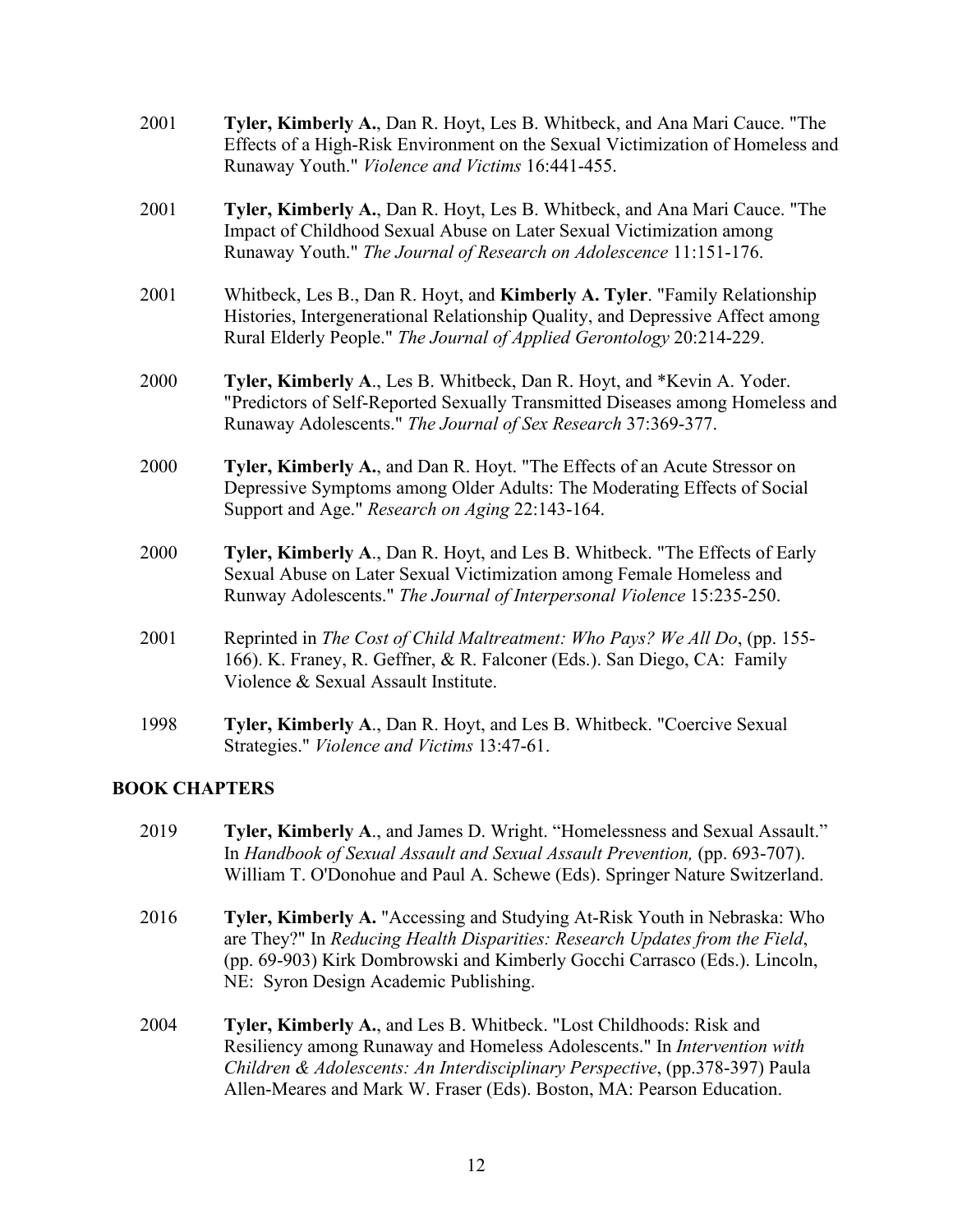#### **FORTHCOMING**

- Holland, Kathryn J., Lorey A. Wheeler, **Kimberly A. Tyler**, and \*Allison E. Cipriano. "Development of and Preliminary Evidence for a Psychological Service Barriers Measure among College Sexual Assault Survivors." *Violence Against Women*.
- **Tyler, Kimberly A.** and Rachel M. Schmitz. "Multiple Forms of Victimization in the Lives of Youth Experiencing Homelessness: Risk Factors and Outcomes." In *Interpersonal Violence against Children and Youth*. Hyeyoung Lim and Brandi McCleskey (Eds).
- \*McGraw, Lora K. and **Kimberly A. Tyler.** "Correlates of Support Utilization After Experiencing a Sexual Assault among College Women and Men." *Journal of Interpersonal Violence*.
- **Tyler, Kimberly A.** and Colleen M. Ray. "Risk and Protective Factors for Mental Health Outcomes Among Sexual Minority and Heterosexual College Women and Men." *Journal of American College Health*.

### **RESEARCH GRANTS FUNDED**

| 2021-2023 | Kimberly A. Tyler, Co-I. "Mapping the Co-Evolution of Craving, Affect,<br>Stressors, and Access to Alcohol (CASA) Using Responsive EMA."<br>National Institute on Alcohol Abuse and Alcoholism (NIAAA). R21<br>AA029231-01. Received notice of Award May 4, 2021 (\$427,625).<br>$5/10/2021 - 4/30/2023$ .                                                 |
|-----------|------------------------------------------------------------------------------------------------------------------------------------------------------------------------------------------------------------------------------------------------------------------------------------------------------------------------------------------------------------|
| 2020-2022 | <b>Kimberly A. Tyler, Co-I.</b> "Evaluating Psychophysiological Mechanisms"<br>of Early Childhood Teachers' Stress Resilience and their Relevance for<br>Preschoolers' Self-Regulation." Carrie Clark, PI. National Institute of<br>Child Health and Human Development (NICHD). R21 HD098447-01A1.<br>Received notice of award April 15, 2020 (\$412,863). |
| 2019-2024 | <b>Kimberly A. Tyler, Co-Director, Longitudinal Networks Core (LNC)</b><br>COBRE. "Rural Drug Addiction Research Center." Rick Bevins, PI.<br>National Institute of General Medical Sciences of the National Institutes<br>of Health. Received notice of award April 5, 2019 (\$11,854,178).                                                               |
| 2014-2017 | Kimberly A. Tyler, PI. "Stressors, Protective Factors, and Substance Use<br>among Homeless Youth and Young Adults." Submitted February 15, 2013<br>Resubmitted November 15, 2013. National Institute on Drug Abuse, R21<br>DA036806. Received notice of award May 14, 2014 (\$408,768).                                                                    |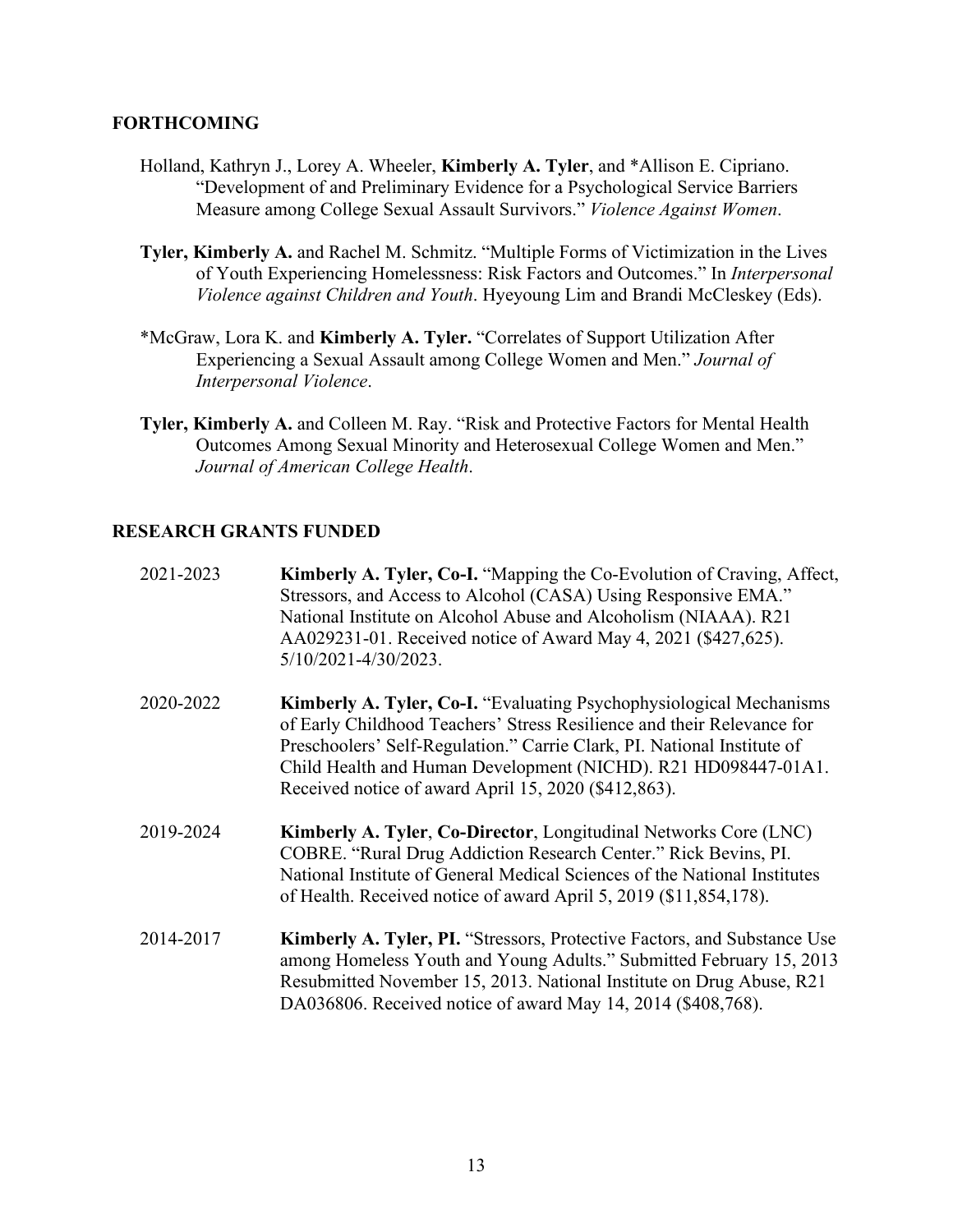| 2013-2014 | Kimberly A. Tyler, Co-I. "Intensive Referral Intervention to Improve<br>Substance Use Disorder Treatment Outcomes: Training and<br>Implementation of Peer Support Specialists and Follow-up." Substance<br>Use Disorder Quality Enhancement Research Initiative. (\$17,825). |
|-----------|------------------------------------------------------------------------------------------------------------------------------------------------------------------------------------------------------------------------------------------------------------------------------|
| 2012-2013 | Kimberly A. Tyler, Co-I. "Intensive Referral Intervention to Improve<br>Substance Use Disorder Treatment Outcomes among Rural and Highly<br>Rural Veterans." Office of Rural Health. (\$155,000).                                                                            |
| 2011-2013 | Kimberly A. Tyler, Co-I. "Substance Abuse and Violence Initiative."<br>UNL Strategic Research Cluster Grant. (\$90,330.00).                                                                                                                                                  |
| 2007-2010 | Kimberly A. Tyler, PI. "Social Networks, HIV Risk Behaviors, and<br>Homeless Youth." National Institute on Drug Abuse (R21) (\$358,763.00).                                                                                                                                  |
| 2002-2008 | Kimberly A. Tyler, PI. "Neglect and Abuse Histories among Homeless<br>Young Adults." National Institute for Mental Health Mentored Research<br>Scientist Career Development Award (K01) (\$659, 525.00).                                                                     |
| 2003-2004 | Kimberly A. Tyler, Co-PI. "Social, Educational, and Emotional<br>Outcomes of Child Neglect." Research Cluster Grants to Foster<br>Interdisciplinary Research at UNL (\$5,000.00).                                                                                            |
| 2002-2003 | Kimberly A. Tyler, PI. Haas Faculty Award for Research in Sociology<br>(\$3,000.00).                                                                                                                                                                                         |
| 2002-2003 | Kimberly A. Tyler, PI. UNL Layman Award (\$9,632.00).                                                                                                                                                                                                                        |
| 2001-2003 | Kimberly A. Tyler, PI. "Homeless Young Adults." UNL Faculty Seed<br>Grant (\$4,335.00).                                                                                                                                                                                      |

#### **FUNDED TEACHING GRANTS**

2000 **Kimberly A. Tyler**. "Taking the 'Mass' out of Large Classrooms." Summer Teaching Institute, University of Central Florida (\$1,000.00).

#### **RESEARCH REPORTS**

- 2016 **Kimberly A. Tyler** with Kristen Olson, Colleen Ray, and Rachel Schmitz. Homeless Youth and Young Adult Texting Project. Summary of Findings to Participating Agencies. University of Nebraska -Lincoln, Department of Sociology (June 2016).
- 2010 **Kimberly A. Tyler** with Lisa A. Melander. Social Network and Homeless Youth Project – Summary Report to Cedars, Iowa Homeless Youth Shelter, and Youth Emergency Services. University of Nebraska -Lincoln, Department of Sociology.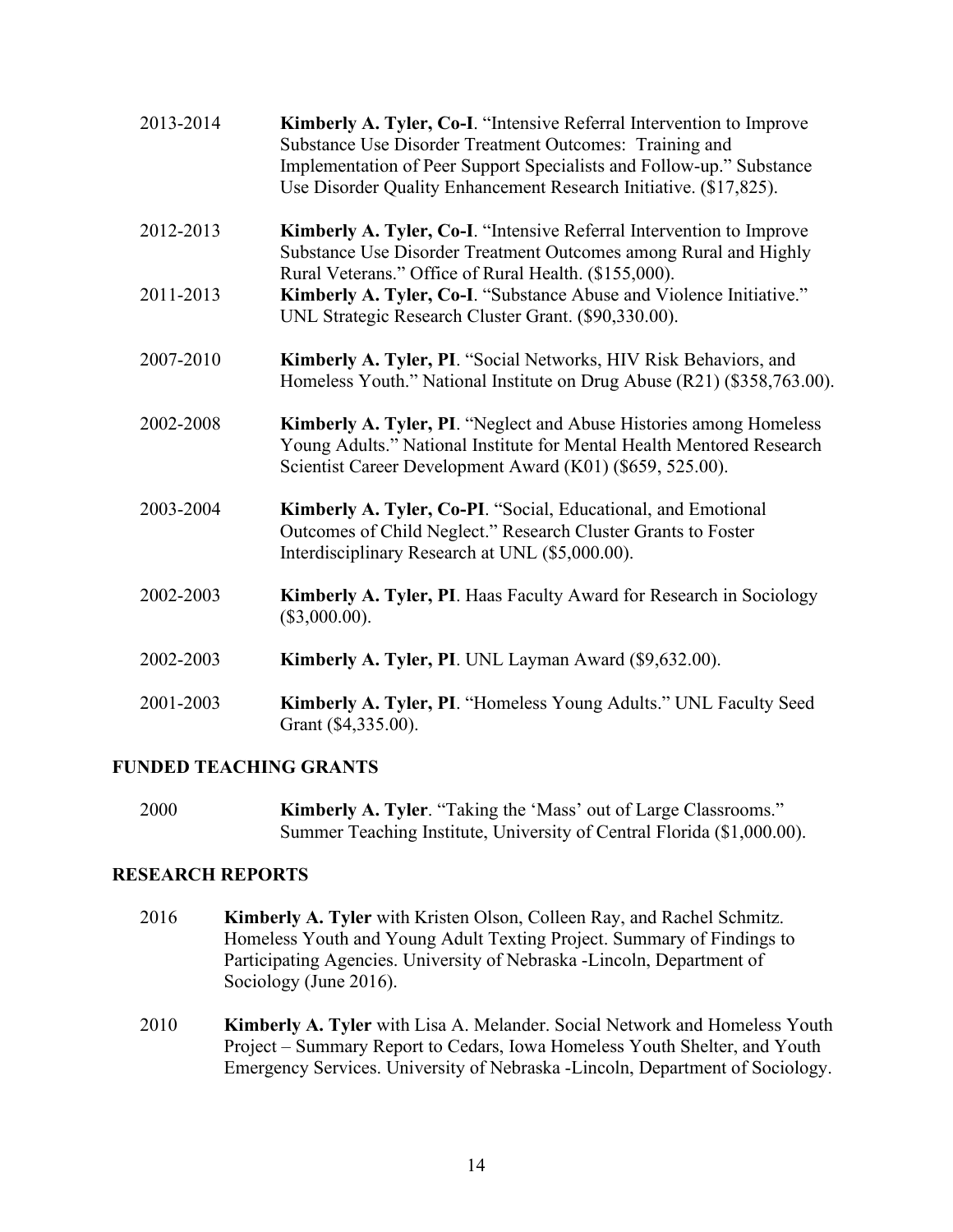2005 **Kimberly A. Tyler** with Katherine A. Johnson, Lisa A. Griepenstroh, and Bianca E. Bersani. Homeless Young Adult Project – Summary Report to Cedars, Iowa Homeless Youth Shelter, and Youth Emergency Services. University of Nebraska -Lincoln, Department of Sociology.

#### **PRESENTATIONS AT PROFESSIONAL MEETINGS**

- 2021 **Tyler, Kimberly A.** and Colleen M. Ray. "Risk and Protective Factors for Mental Health Outcomes Among Sexual Minority and Heterosexual College Women and Men." Midwest Sociological Society Meetings.
- 2021 **\***McGraw, Lora K. and **Kimberly A. Tyler**. "Risk Factors for Sexual Assault of Heterosexual and Sexual Minority College Women." Midwest Sociological Society Meetings.
- 2021 **\***Kunitzer, Meagan L. and **Kimberly A. Tyler**. "Protective Factors Against Dating Violence Perpetration and Victimization among College Students." Midwest Sociological Society Meetings.
- 2020 **Tyler, Kimberly A.**, and Bilal Khan. "Longitudinal Networks Core." 2020 Symposium on Substance Use Research: Increasing Access to Research. Virtual Conference, November 9-13, 2020.
- 2020 **Tyler, Kimberly A.**, Colleen M. Ray, and Shannon Barrientos. "Outcomes of Sexual Assault among Sexual Minority and Heterosexual College Men and Women." Midwest Sociological Society Meetings, Omaha. Cancelled due to COVID-19.
- 2020 **\***McGraw, Lora K. and **Kimberly A. Tyler**. "Risk Factors for Sexual Assault of Heterosexual and Sexual Minority College Women." Midwest Sociological Society Meetings. Cancelled due to COVID-19.
- 2020 **\***Kunitzer, Meagan L. and **Kimberly A. Tyler**. "Protective Factors Against Dating Violence Perpetration and Victimization among College Students." Midwest Sociological Society Meetings. Cancelled due to COVID-19.
- 2020 **Tyler, Kimberly A. Organizer.** Session on Sexual Assault. Midwest Sociological Society Meetings, Omaha.
- 2020 **Tyler, Kimberly A. Presider.** Session on Sexual Assault. Midwest Sociological Society Meetings, Omaha.
- 2019 **Tyler, Kimberly A**., Kristen Olson, and Colleen M. Ray. "Short Message Service Surveying (SMS) with Homeless Youth: Findings from a 30-Day Study of Sleeping Arrangements and Well-Being." Midwest Sociological Society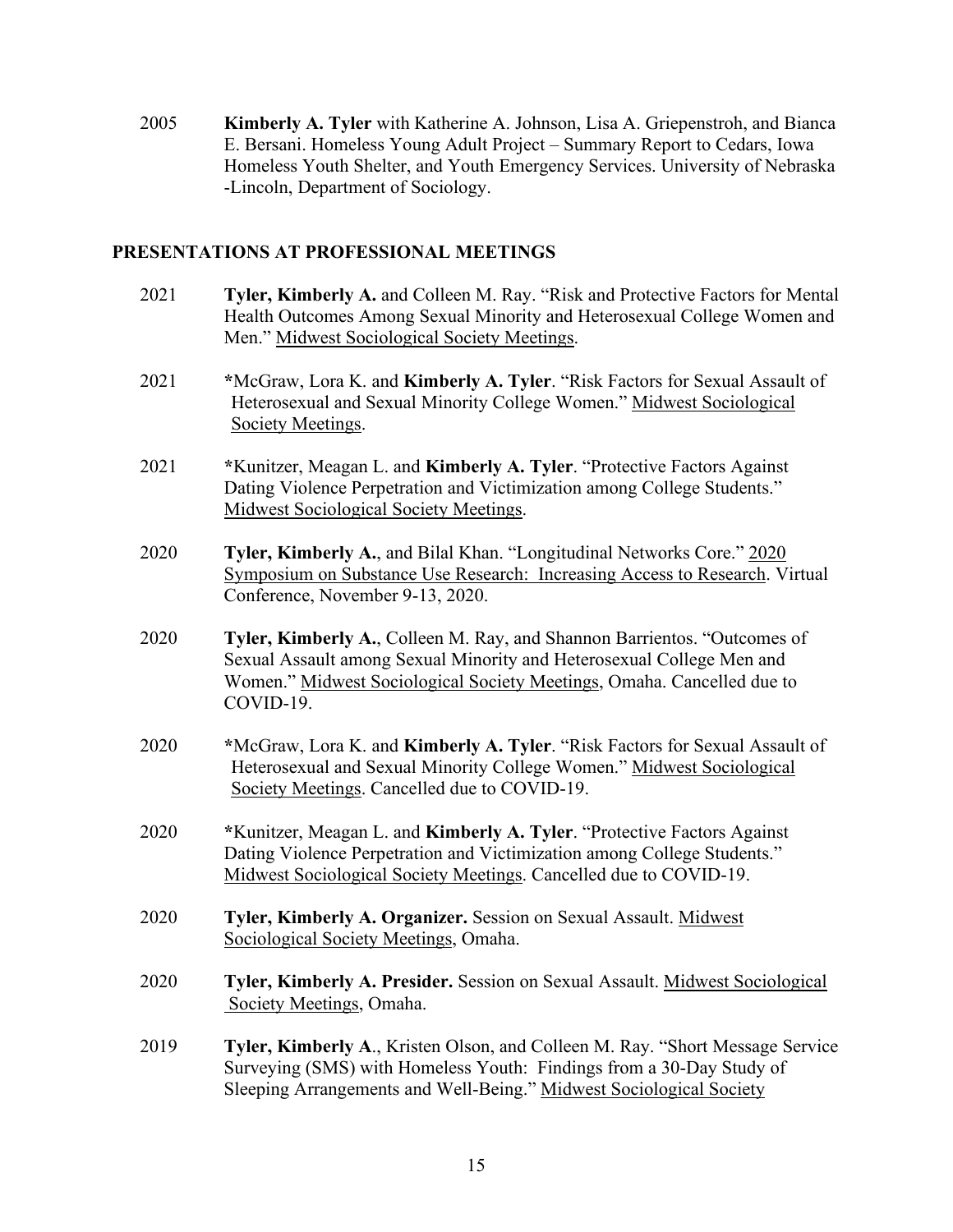Meetings, Chicago.

- 2019 **Tyler, Kimberly A**. **Co-Presider**. Session on Homelessness. Midwest Sociological Society Meetings, Chicago.
- 2019 **Tyler, Kimberly A**. **Co-Organizer**. Session on Homelessness. Midwest Sociological Society Meetings, Chicago.
- 2018 **Tyler, Kimberly A**., and Colleen M. Ray. "A Latent Class Analysis of Lifetime Victimization among Homeless Youth." American Society of Criminology Meetings, Atlanta.
- 2018 Tussey, Brian and **Kimberly A. Tyler**. "Family Violence, Attachment Style, and Dating Violence Perpetration and Victimization among College Students." Midwest Sociological Society Meetings, Minneapolis.
- 2017 **Tyler, Kimberly A**., Kristen M. Olson and Colleen M. Ray. "Examining the Link between Victimization and Substance Use among Homeless Youth: An Ecological Momentary Assessment." American Society of Criminology Meetings, Philadelphia.
- 2017 Schmitz, Rachel M. and **Kimberly A. Tyler**. "Life Has Actually Become More Clear: An Exploration of Resiliency among LGBTQ Young Adults." Sex and Gender Section. American Sociological Association Meetings, Montreal.
- 2017 Ray, Colleen and **Kimberly A. Tyler**. "An Exploration of Sexual Victimization in Non-Heterosexual College Men." Society for the Study of Social Problems, Montreal.
- 2017 **Tyler, Kimberly A**. and Kristen M. Olson. "Examining the Feasibility of Ecological Momentary Assessment Using Short Message Service Surveying with Homeless Youth: Lessons Learned." ASA Methodology Section Mid-Year Meeting, Chicago.
- 2017 Tussey, Brian and **Kimberly A. Tyler**. "Family Violence, Attachment Style, and Dating Violence Perpetration among College Students." Midwest Sociological Society Meetings, Milwaukee.
- 2016 **Tyler, Kimberly A.,** Rachel M. Schmitz, Colleen M. Ray, and Leslie Gordon Simons. "Role of Entitlement and Self-Control in the Link between Family Risk and Dating Violence Perpetration." American Society of Criminology Meetings, New Orleans.
- 2016 Schmitz, Rachel M. and **Kimberly A. Tyler**. "Family Reactions to Identity among Homeless and College LGBTQ Young Adults." National Council on Family Relations, Minneapolis.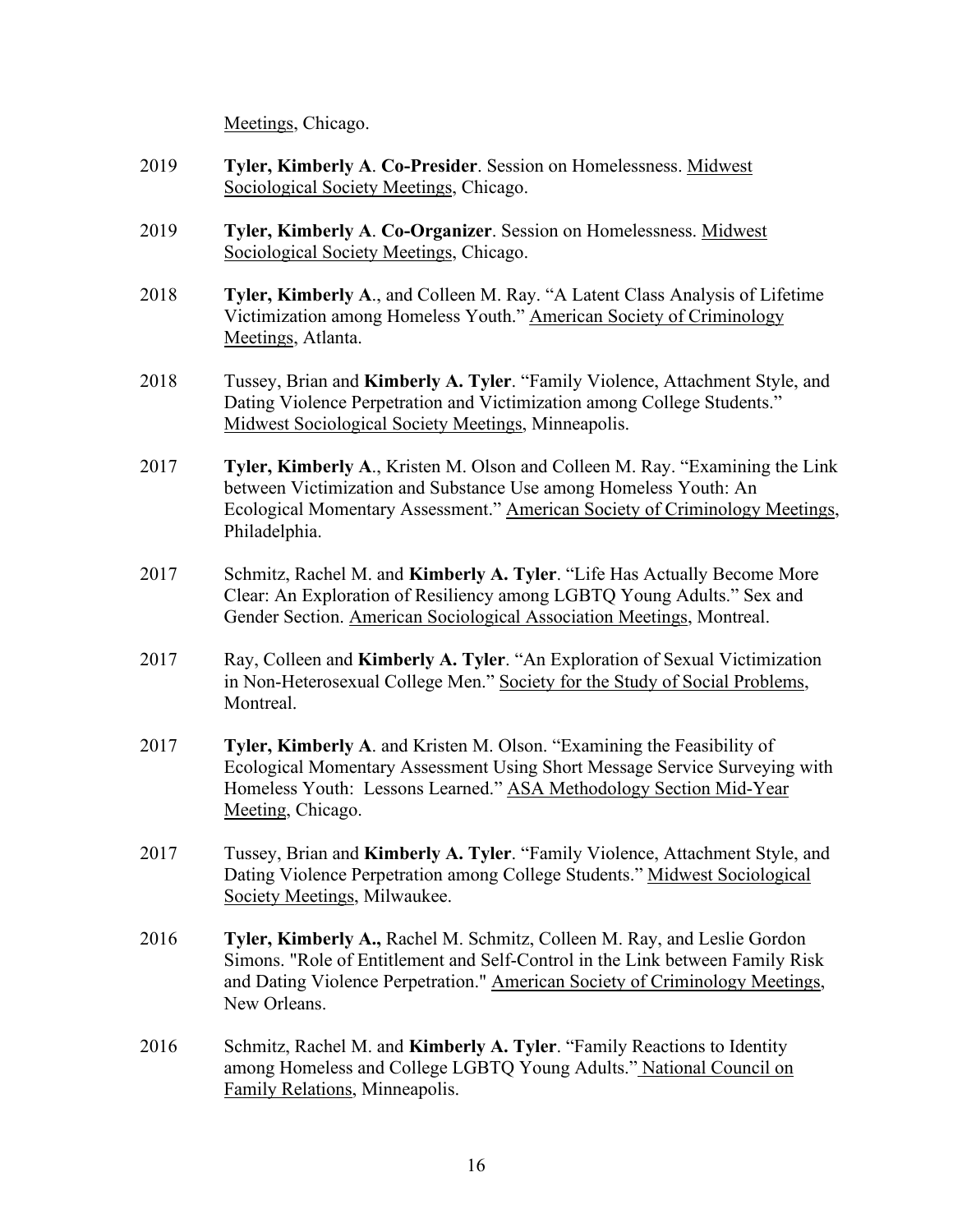| 2016 | Grant, Kathleen M, Brendan L. Young, Kimberly A. Tyler, Jamie L. Simpson,<br>R. Pulido, and Christine Timko. "Intensive Referral to Mutual-Help Groups: A<br>Field Trial of Adaptations for Rural Veterans." VA State of the Art in Rural<br>Health Conference, Washington, D.C. |
|------|----------------------------------------------------------------------------------------------------------------------------------------------------------------------------------------------------------------------------------------------------------------------------------|
| 2016 | Schmitz, Rachel M. and Kimberly A. Tyler. "LGBT Young Adults on the Street<br>and on Campus: Identity as a Product of Social Context." American Sociological<br><b>Association Meetings, Seattle.</b>                                                                            |
| 2015 | Tyler, Kimberly A., Rachel M. Schmitz, and Scott A. Adams. "Alcohol<br>Expectancy, Drinking Behavior, and Sexual Victimization among Female and<br>Male College Students." Round Table Session. American Sociological<br><b>Association Meetings, Chicago.</b>                   |
| 2015 | Tyler, Kimberly A., Rachel M. Schmitz, and Elizabeth A. Richardson.<br>"Protective Behavioral Strategies and Sexual Assault among College Students."<br>Round Table Session. American Sociological Association Meetings, Chicago.                                                |
| 2014 | Tyler, Kimberly A. Invited Session. Organizer and Presider. Regular Session on<br>Homelessness. American Sociological Association Meetings, San Francisco.                                                                                                                       |
| 2014 | Schmitz, Rachel M. and Kimberly A. Tyler. "Homeless Young People's<br>Gendered Experiences of Caregiver Rejection." Midwest Sociological Society<br>Meetings, Omaha.                                                                                                             |
| 2014 | Tyler, Kimberly A. Co-Organizer. Regular Session on <i>Homelessness</i> . Midwest<br>Sociological Society Meetings, Omaha.                                                                                                                                                       |
| 2013 | Tyler, Kimberly A. and Rachel M. Schmitz. "Effects of Abusive Parenting and<br>Caretaker Arrests on Dating Violence Perpetration among Homeless Young<br>Adults." American Society of Criminology Meetings, Atlanta, GA.                                                         |
| 2013 | Tyler, Kimberly A. Co-Organizer. Session on Exploring the Realm of Dating<br>and Partner Violence and its Social Ramifications. Midwest Sociological Society<br>Meetings, Chicago.                                                                                               |
| 2012 | Tyler, Kimberly A., Lisa Kort-Butler, and Alexis Swendener. "The Effect of<br>Self-Efficacy on Internalizing and Externalizing Behaviors among Homeless<br>Young Adults." Midwest Sociological Society Meetings, Minneapolis.                                                    |
| 2012 | Melander, Lisa A., Kimberly A. Tyler, and Rachel M. Schmitz. "Substance Use<br>Behavior among Homeless Youth and their Social Networks." Midwest<br>Sociological Society Meetings, Minneapolis.                                                                                  |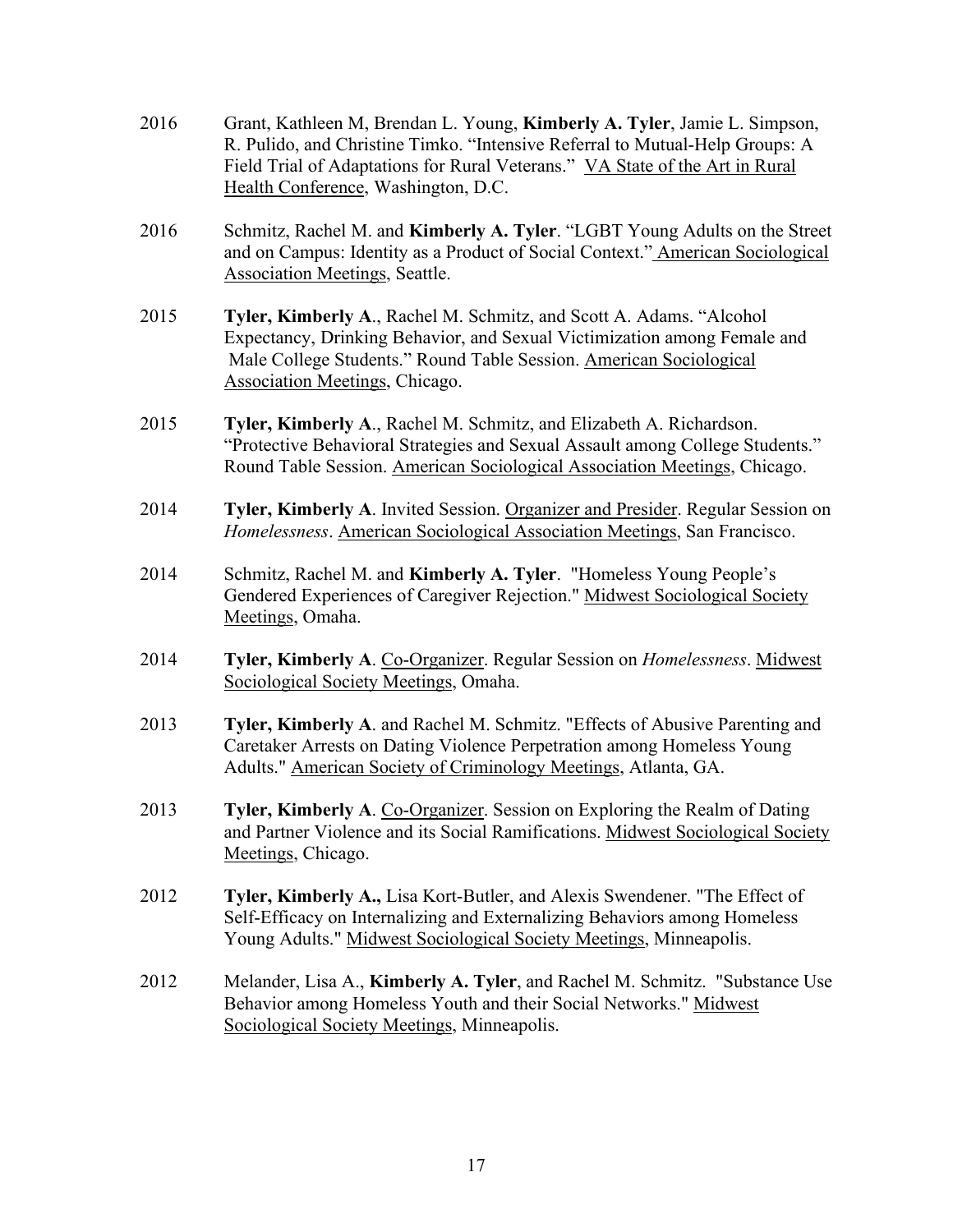- 2011 **Tyler, Kimberly A**. and Lisa A. Melander. "Early Abuse, Victimization, and Substance Use among Homeless Young Adults." American Society of Criminology Meetings, Washington, DC.
- 2011 **Tyler, Kimberly A.**, Sarah Gervais, and Meghan Davidson. "Victimization and Substance Use among Homeless Adolescent Girls." American Society of Criminology Meetings, Washington, DC.
- 2011 **Tyler, Kimberly A**. and Lisa A. Melander. "Poor Parenting and Antisocial Behavior among Homeless Youth Adults: Consequences for Dating Violence Perpetration and Victimization." Midwest Sociological Society Meetings, St. Louis.
- 2011 **Tyler, Kimberly A**., Sarah Akinyemi, and Lisa Kort-Butler. "Frequency of Service Utilization among Homeless Youth." Midwest Sociological Society Meetings, St. Louis.
- 2011 **Tyler, Kimberly A**. Organizer & Presider. Session on Homelessness. Midwest Sociological Society Meetings, St. Louis.
- 2010 Kort-Butler, Lisa, **Kimberly A. Tyler,** and Lisa A. Melander. "Childhood Maltreatment, Parental Monitoring, and Self-Control among Homeless Young Adults: Consequences for Negative Social Outcomes." American Society of Criminology Meetings, San Francisco.
- 2010 **Tyler, Kimberly A.**, and Lisa A. Melander. "Risky Sexual Behaviors among Homeless Youth: A Multi-Method Approach." American Society of Criminology Meetings, San Francisco.
- 2010 **Tyler, Kimberly A**. Discussant. Session on Homeless Youth. Midwest Sociological Society Meetings, Chicago.
- 2010 **Tyler, Kimberly A**. Co-Organizer & Presider. Session on Partner Violence: Perpetration and Victimization. Midwest Sociological Society Meetings, Chicago.
- 2010 **Tyler, Kimberly A**. Co-Organizer & Presider. Session on Homeless Youth. Midwest Sociological Society Meetings, Chicago.
- 2010 **Tyler, Kimberly A**., and Lisa A. Melander. "A Qualitative Study of the Formation and Composition of Social Networks among Homeless Youth." Midwest Sociological Society Meetings, Chicago.
- 2009 Melander, Lisa A., and **Kimberly A. Tyle**r. "The Effect of Familial and Environmental Factors on Intimate Partner Violence among Homeless Young Adults." American Society of Criminology Meetings, Philadelphia.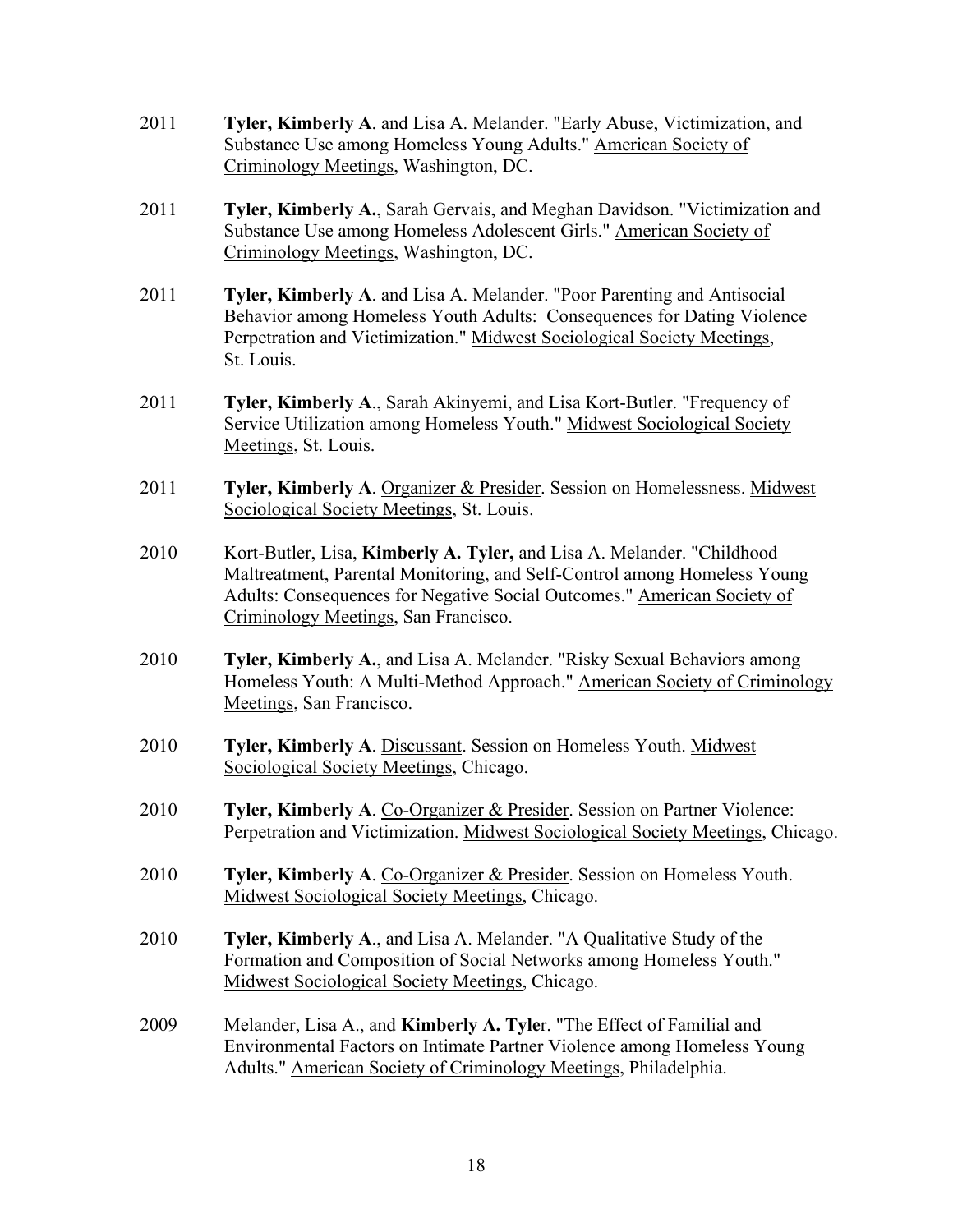| 2009 | Tyler, Kimberly A., and Lisa A. Melander. "A Comparison of Foster Care and<br>Homeless Young Adults: Are They One and the Same?" Midwest Sociological<br>Society Meetings, Des Moines.                                                                                                                          |
|------|-----------------------------------------------------------------------------------------------------------------------------------------------------------------------------------------------------------------------------------------------------------------------------------------------------------------|
| 2009 | Tyler, Kimberly A. Organizer/Presider. Session on High-Risk Adolescents and<br>Youth. Midwest Sociological Society, Des Moines.                                                                                                                                                                                 |
| 2008 | Tyler, Kimberly A., Douglas A. Brownridge, and Lisa A. Melander. "A<br>Longitudinal Study of Ineffective Parenting in the Family of Origin and its<br>Effects on Male and Female Dating Violence." American Society of Criminology<br>Meetings, St. Louis.                                                      |
| 2008 | Brownridge, D.A., D. Hiebert-Murphy, J. Ristock, K.L. Chan, A. Tiwari, K.A.<br>Tyler, and S.C. Santos. "Violence against Separated, Divorced and Married<br>Women in Canada, 2004." First Biennial Conference of the International<br>Family Aggression Society, University of Central Lancashire, Preston, UK. |
| 2008 | Tyler, Kimberly A. Co-Organizer & Presider. Session on Exploring Dimensions<br>of the Homeless Experience. Midwest Sociological Society, St. Louis.                                                                                                                                                             |
| 2008 | Tyler, Kimberly A. Organizer & Presider. Session on Homelessness, Public<br>Perception, and Reaction. Midwest Sociological Society, St. Louis.                                                                                                                                                                  |
| 2008 | Tyler, Kimberly A. Organizer & Presider. Session on the Homeless and Other<br>High-Risk Populations. Midwest Sociological Society, St. Louis.                                                                                                                                                                   |
| 2008 | Tyler, Kimberly A. "Risk Factors for Self Injurious Behavior among Homeless<br>Young Adults." Midwest Sociological Society, St. Louis.                                                                                                                                                                          |
| 2007 | Tyler, Kimberly A., Lisa A. Melander, and HarmoniJoie Noel. "Bidirectional<br>Partner Violence among Homeless Young Adults: Risk Factors and Outcomes."<br>American Society of Criminology Meetings, Atlanta.                                                                                                   |
| 2007 | Tyler, Kimberly A., and Lisa A. Melander. "Discrepancies in Reporting of<br>Physical and Sexual Abuse among Homeless Young Adults." Midwest<br>Sociological Society, Chicago.                                                                                                                                   |
| 2007 | <b>Tyler, Kimberly A.</b> Discussant. Session on Homelessness and High-Risk Youth<br>and Adolescents. Midwest Sociological Society, Chicago.                                                                                                                                                                    |
| 2007 | Tyler, Kimberly A. Organizer. Session on Homelessness and High-Risk Youth<br>and Adolescents. Midwest Sociological Society, Chicago.                                                                                                                                                                            |
| 2006 | Johnson, Katherine A., and <b>Kimberly A. Tyler</b> . "Predicting Early Sexual Onset:<br>Three Generations of Influence." American Sociological Association Meetings,                                                                                                                                           |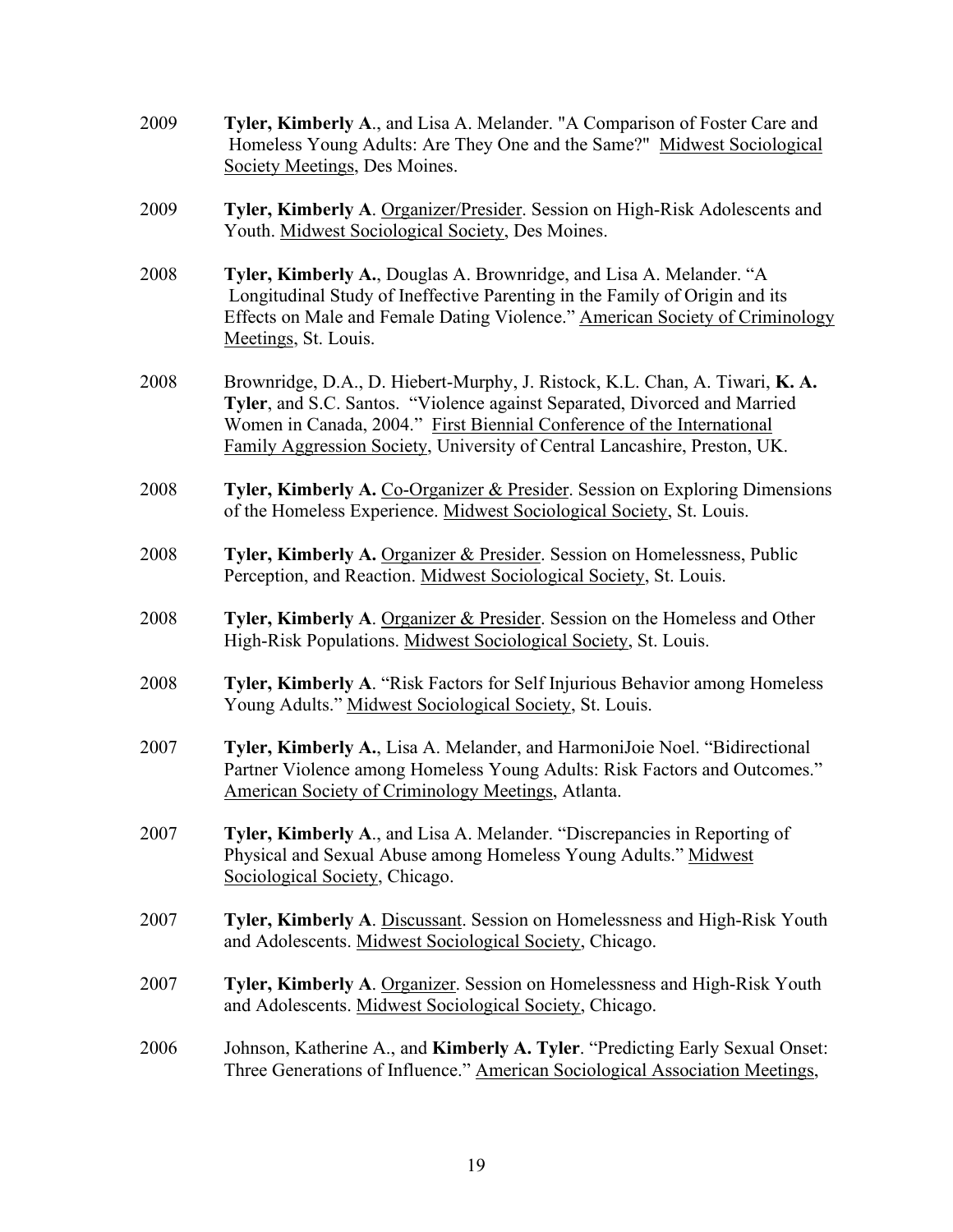Montreal, Canada.

| 2006 | <b>Tyler, Kimberly A. "Social Network Characteristics and Risky Sexual Behaviors</b> |
|------|--------------------------------------------------------------------------------------|
|      | among Homeless Young Adults." American Sociological Association Meetings,            |
|      | Montreal, Canada.                                                                    |

- 2006 **Tyler, Kimberly A.** "A Comparison of Risk Factors for Sexual Victimization among Gay, Lesbian, and Bisexual, and Heterosexual Homeless Young Adults." 5th Annual Hawaii International Conference on Social Sciences, Honolulu, HA.
- 2006 **Tyler, Kimberly A.**, and Katherine A. Johnson. "A Longitudinal Study of the Effects of Early Abuse on Later Victimization among High-Risk Adolescents." Society for Research on Adolescence, San Francisco.
- 2005 **Tyler, Kimberly A.** "Risk Factors Associated with Sexual Victimization among Homeless Young Adults." American Society of Criminology Meetings, Toronto.
- 2004 **Tyler, Kimberly A.**, and Katherine A. Johnson. "Pathways In and Out of Substance Use among Homeless Youth." American Society of Criminology Meetings, Nashville.
- 2004 **Tyler, Kimberly A.** Discussant, Session on Homelessness. Society for the Study of Social Problems, San Francisco.
- 2004 **Tyler, Kimberly A.** "A Longitudinal Study of Precursors to Running Away among Youth in the General Population." American Sociological Association Meetings, San Francisco.
- 2003 **Tyler, Kimberly A.**, and Katherine A. Johnson. "Victims and Offenders: Accounts of Paybacks, Invulnerability, and Financial Gain among Homeless Youth." American Society of Criminology Meetings, Denver.
- 2003 **Tyler**, **Kimberly A.**, and Rosalie Torres Stone. "Risk Factors Associated with Alcohol Use among White, Hispanic, and African American Youth." American Sociological Association Meetings, Atlanta.
- 2003 **Tyler, Kimberly A.** Discussant, Session on Homelessness. American Sociological Meetings, Atlanta.
- 2003 **Tyler, Kimberly A.** "A Qualitative Study of Early Life Histories and Transitions of Homeless Youth". Family Violence Research Conference, Portsmouth, New Hampshire.
- 2002 **Tyler, Kimberly A.**, and Ana Mari Cauce. "Perpetrators of Early Physical and Sexual Abuse among Homeless and Runaway Adolescents." Society for Research on Adolescents Meetings, New Orleans.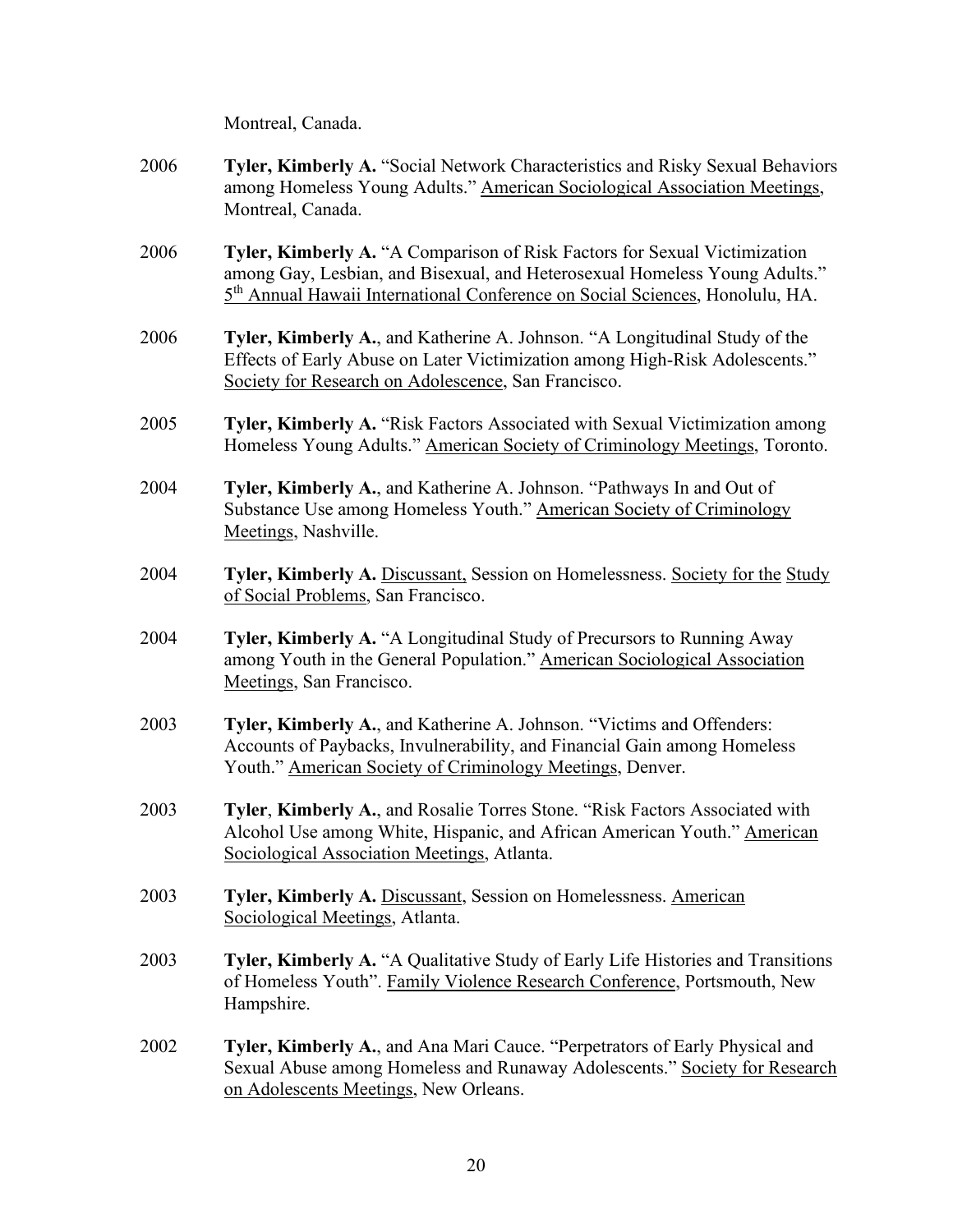| 2000 | Hoyt, Dan R., Kimberly A. Tyler, and Kevin A. Yoder. "Victimization and<br>Posttraumatic Stress Disorder among Homeless Youth." Society for Research on<br>Adolescence Meetings, Chicago.                                               |
|------|-----------------------------------------------------------------------------------------------------------------------------------------------------------------------------------------------------------------------------------------|
| 1999 | <b>Tyler, Kimberly A., and Dan R. Hoyt. "Effects of Family Relationship Histories</b><br>and Relationship Quality on Depression among Older Adults." Gerontological<br>Society of America Meetings, San Francisco.                      |
| 1999 | Hoyt, Dan R., and Kimberly A. Tyler. "The Impact of a Natural Disaster on<br>Received Support, Support Burden, and Perceptions of Support." Gerontological<br>Society of America Meetings, San Francisco.                               |
| 1999 | Tyler, Kimberly A., Dan R. Hoyt, Les B. Whitbeck, and Ana Mari Cauce. "The<br>Effects of a High Risk Environment on the Sexual Victimization of Homeless and<br>Runaway Youth." American Society of Criminology Meetings, Toronto.      |
| 1999 | Tyler, Kimberly A., Les B. Whitbeck, Dan R. Hoyt, and Ana Mari Cauce. "The<br>Impact of Early Sexual Abuse on Later Sexual Victimization among Runaway<br>Adolescents." Society for Research in Child Development Meetings, Albuquerque |
| 1998 | Tyler, Kimberly A., and Dan R. Hoyt. "The Impact of Support Received and<br>Support Burden on Changes in Perceived Social Support." Gerontological Society<br>of America Meetings, Philadelphia.                                        |
| 1998 | Tyler, Kimberly A., and Les B. Whitbeck. "Sexually Transmitted Disease and<br>HIV Risk among Homeless and Runaway Adolescents." Society for Research on<br>Adolescence Meetings, San Diego.                                             |
| 1998 | Tyler, Kimberly A., Dan R. Hoyt, and Les B. Whitbeck. "The Effects of Early<br>Sexual Abuse on Later Sexual Victimization." Midwest Sociological Society<br>Meetings, Kansas City.                                                      |
| 1997 | Tyler, Kimberly A., Dan R. Hoyt, and Les B. Whitbeck. "Coercive Sexual<br>Strategies." Midwest Sociological Society Meetings, Des Moines.                                                                                               |
| 1997 | Tyler, Kimberly A. Tyler, Les B. Whitbeck, and Dan R. Hoyt. "The Effects of<br>Family Relationship Histories on Later Life Relationship Quality." Gerontological<br>Society of American Meetings, Cincinnati.                           |
| 1997 | Tyler, Kimberly A., and Dan R. Hoyt. "The Relationship between Economic<br>Pressure and Marital Quality." American Sociological Association Meetings,<br>Toronto.                                                                       |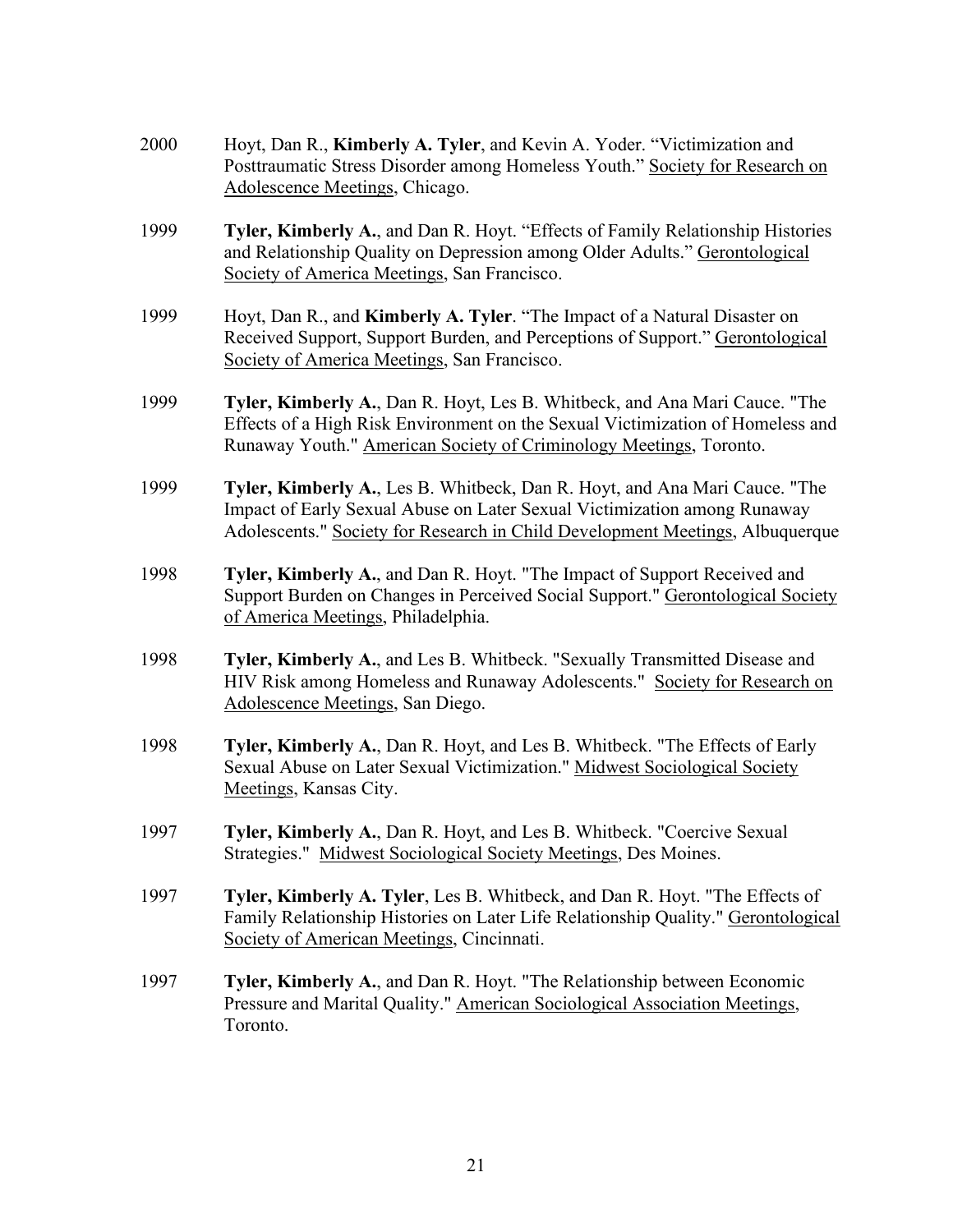| 1997          | Whitbeck, Les B., Kimberly A. Tyler, and Dan R. Hoyt. "Family Relationship<br>Histories, Intergenerational Relationship Quality, and Depressed Affect among<br>Rural Elderly People." Conference on Rural Aging, Lexington, KY. |
|---------------|---------------------------------------------------------------------------------------------------------------------------------------------------------------------------------------------------------------------------------|
| 1996          | Tyler, Kimberly A., and Dan R. Hoyt. "Effects of Acute Stress on the Provision,<br>Receipt, and Perceptions of Social Support." Gerontological Society of America<br>Meetings, Washington, DC.                                  |
| 1996          | Hoyt, Dan R., Soyoug Kim, and Kimberly A. Tyler. "Age-Related Patterns in<br>Evaluation of Older Parent-Child Relationships." Gerontological Society of<br>America Meetings, Washington, DC.                                    |
| 1996          | Tyler, Kimberly A. "Social Support, Stress, and Depressive Symptoms among<br>the Elderly." International Conference on Personal Relationships, Banff, Canada.                                                                   |
| <b>AWARDS</b> |                                                                                                                                                                                                                                 |
| 2021          | Five-year renewal - Willa Cather Professorship from UNL - University<br>wide Award, February 16, 2021.                                                                                                                          |
| 2019          | Awarded the Nick Babchuk Mentorship Award from the Department of<br>Sociology Graduate Students, April 26, 2019.                                                                                                                |
| 2019          | Awarded the College Original Research and Creative Activity (ORCA)<br>Award, February 13, 2019.                                                                                                                                 |
| 2016          | Awarded the Willa Cather Professorship from UNL - University wide<br>Award, March 15, 2016.                                                                                                                                     |
| 2013          | Awarded the Dean's Award in Excellence in Graduate Education,                                                                                                                                                                   |

- From Graduate Studies University-wide Award, February 13, 2013.
- 2005 The Society for the Scientific Study of Sexuality Hugo G. Beigel Research Award for co-authorship of the best article to appear in *The Journal of Sex Research,* 2004.
- 1999 **Research Excellence Award**, Iowa State University, Ames, IA.
- 1998 George Henry & Maude Drew Von Tungeln Scholarship, Department of Sociology, Iowa State University, Ames, IA.

# **UNIVERSITY/DEPARTMENT PRESENTATIONS**

2020 Hosted annual "Q & A" session for current graduate students and discussed graduate work during COVID, August 31, 2020.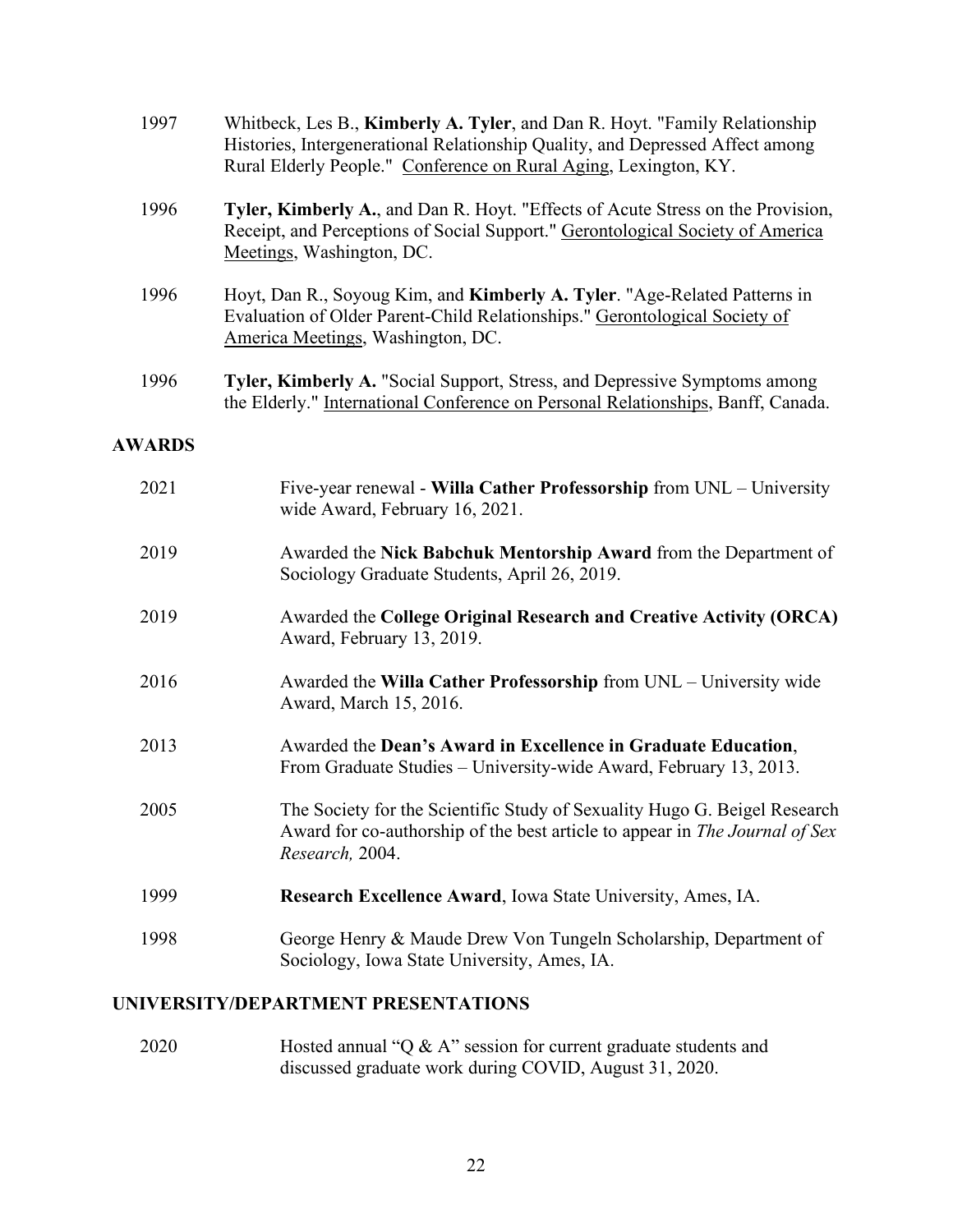| 2020 | Hosted $2nd$ annual "Q & A" session for current graduate students and<br>presented on Graduate Student Annual Awards, January 31, 2020.                                                      |
|------|----------------------------------------------------------------------------------------------------------------------------------------------------------------------------------------------|
| 2019 | Hosted "Q & A" session for current graduate students and presented<br>on Annual Review Progress Reports, January 2019.                                                                       |
| 2017 | <u>Invited Speaker</u> – Review panel – Reviewing NIH Proposals. Sponsored<br>by SBSRC - Grant Writing Workshop. June 28, 2017.                                                              |
| 2015 | Invited Speaker - Nebraska Center for Research on Children, Youth,<br>Families & Schools (CYFS). "Unique Approaches to Data Collection and<br>Use of Social Media in Research" May 1, 2015.  |
| 2014 | Invited Speaker - Substance Abuse and Violence Initiative (SAVI).<br>"Using Ecological Momentary Assessment (EMA) Techniques in<br>Violence and Substance Abuse Research" November 10, 2014. |
| 2014 | Invited Speaker for the 2014 Interdisciplinary Faculty Retreat sponsored<br>by the Office of Research and Economic Development, May 15-16, 2014.                                             |
| 2013 | Invited Speaker for Graduate Studies New Graduate Student Welcome.<br>Talk entitled, "Faculty Expectations of Graduate Students." Aug. 23, 2013                                              |
| 2013 | Invited Panelist – School Psychology Program "Trauma, Children, and<br>Families." April 12 <sup>th</sup> , 2013.                                                                             |
| 2012 | University Presentation – Presented at the UNL Research Fair on,<br>"Enhancing Research Excellence in Social and Behavioral Sciences,"<br>November 7, 2012.                                  |
| 2012 | University Presentation - Presented on "Social Science Research Initiative<br>- Big 10 Schools" for Dr. Prem Paul and faculty, June 19, 2012.                                                |
| 2010 | Department Colloquium Presentation - "What You Need to Know When<br>Preparing for Comprehensive Exams." November 12, 2010.                                                                   |
| 2010 | Invited Speaker for the Associate Professors Workshop, September 10,<br>2010. Hosted by Dr. Amy Goodburn, Associate Dean for Faculty.                                                        |
| 2009 | Department Colloquium Presentation - "Foster Care and Homeless<br>Young Adults."                                                                                                             |
| 2009 | UNL McNair Scholars – Invited Speaker "Negotiating and Accepting<br>the Offer for Graduate School," January 21, 2009.                                                                        |
| 2008 | UNL McNair Scholars – Invited Speaker "Making the Decision and                                                                                                                               |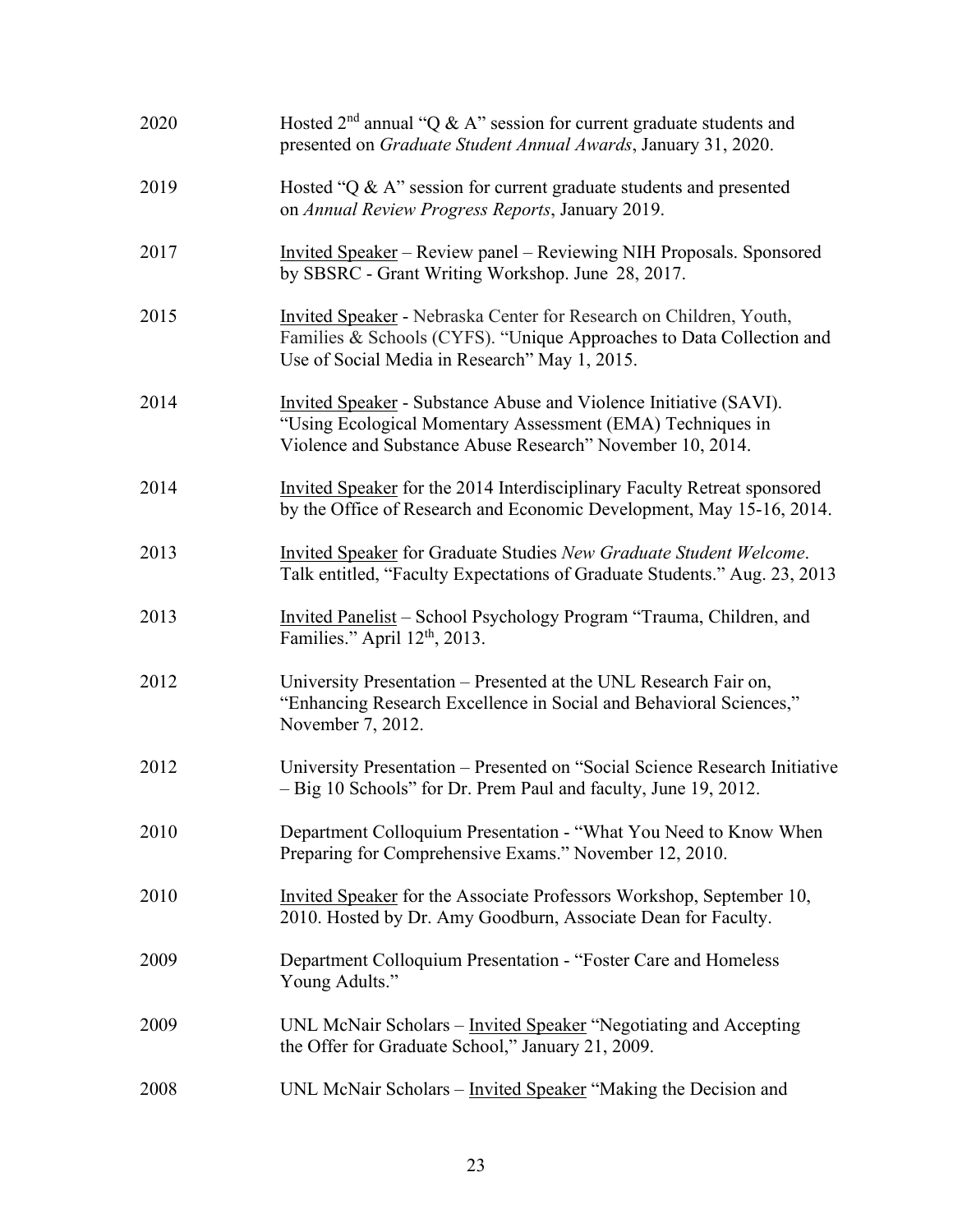|      | Accepting Offers to Graduate School," February 26, 2008.                                                                                                    |
|------|-------------------------------------------------------------------------------------------------------------------------------------------------------------|
| 2008 | Sociology Professional Development Class – Invited Speaker "External<br>Funding and Program Announcements," February 14, 2008.                              |
| 2007 | SSP Workshop – Invited Speaker "Seed Grant Money and External<br>Funding," December 10, 2007.                                                               |
| 2006 | UNL McNair Scholars – Invited Speaker "Making the Decision and<br>Accepting Offers to Graduate School," February 20, 2006.                                  |
| 2006 | NIH K Award Roundtable – Invited Speaker to present to UNL Faculty<br>on behalf of the Office of Sponsored Research, February 7, 2006.                      |
| 2005 | Research Mentoring - Invited Speaker to present to UNL Department<br>Chairs on behalf of Dr. Prem Paul, Vice Chancellor for Research,<br>November 10, 2005. |
| 2004 | Invited Speaker "Writing a K01 Grant" Presented at UNL March 10 2004.                                                                                       |

# **OUTREACH PRESENTATIONS/WORKSHOPS**

| 2019 | Invited Panel Member – U.S. Government Accountability Office (GAO).<br>"Characteristics and Needs of Homeless Subpopulations and Gaps in<br>Information or Services." Focus Group, May 22, 2019.                                                       |
|------|--------------------------------------------------------------------------------------------------------------------------------------------------------------------------------------------------------------------------------------------------------|
| 2016 | <u>Invited Speaker</u> – University of Georgia, Department of Sociology<br>Colloquium Series. "Homeless Youth and Young Adults: Positive Role<br>Models and Social Support." April 1, 2016.                                                            |
| 2015 | <b>Invited Speaker</b> – Public Lecture for Hunger and Homelessness<br>Awareness Week. "Homeless Youth and Young Adults: Social Support,<br>Service Utilization, and Intervention Possibilities." University of Central<br>Florida, November 12, 2015. |
| 2012 | <b>Invited Speaker</b> - Addiction Journal Club, Department of Veterans Affairs,<br>Nebraska-Western Iowa Health Care System, Substance Use Disorders<br>Program, January 20, 2012.                                                                    |
| 2009 | <b>Invited Speaker</b> - Formal Presentation for the University of Manitoba,<br>Canada, Department of Family Social Sciences, July 6, 2009.                                                                                                            |
| 2008 | Attended the Rape/Spouse Abuse Crisis Center Presentation of "Raising"<br>Our VoicesA Celebration," Lincoln, NE, January 29, 2007.                                                                                                                     |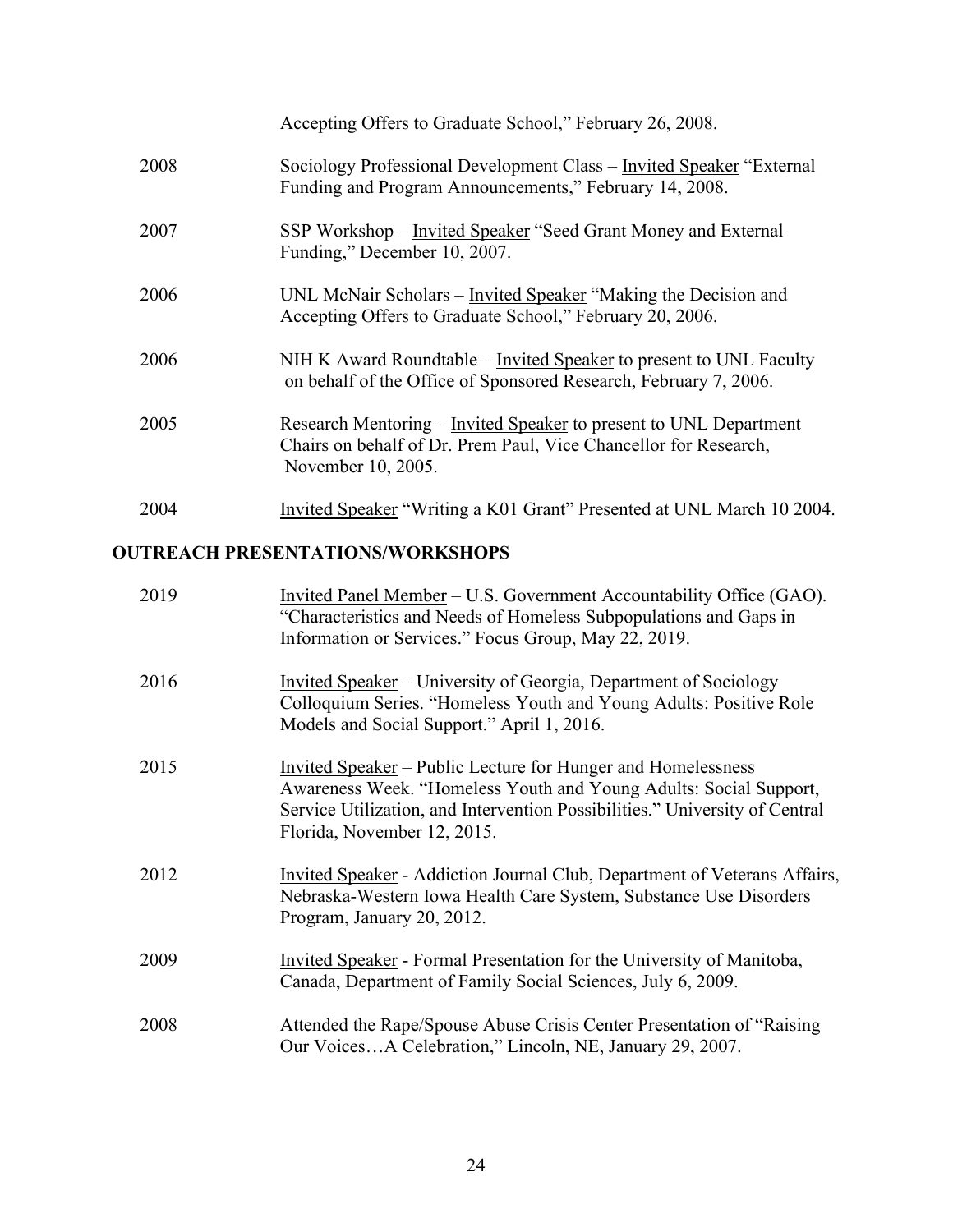| 2005 | Attended the Dinner Reception and Panel Discussion of "Breaking the<br>Silence: Children's Stories" for the Nebraska Domestic Violence Sexual<br>Assault Coalition, October 20, 2005. |
|------|---------------------------------------------------------------------------------------------------------------------------------------------------------------------------------------|
| 2004 | Invited Speaker - Formal Presentation for the University of Manitoba,<br>Canada, October 15, 2004                                                                                     |
| 2004 | Invited Speaker - Formal Presentation for the NE Domestic Violence<br>Sexual Assault Coalition, Lincoln, NE, September 1, 2004.                                                       |
| 2003 | Invited Speaker - Formal Presentation for "Well Springs, Spotlight on<br>Prostitution." Omaha, NE, March 15, 2004.                                                                    |

# **TEACHING**

### **CURRENT GRADUATE STUDENTS**

#### Sociology Majors

Lora McGraw – Ph.D. Supervisor – 2019-

Ryan Kaufman – Ph.D. committee member - 2020-

Jess Morrow – Ph.D. committee member - 2020-

Eliza Thor – Ph.D. committee member – 2021-

Josey VanOrsdale – Ph.D. committee member – 2021 -

Courtney Thrash – Ph.D. committee member – 2016-

Zhi (Max) Zhang – Ph.D. committee member 2015-2020

#### Non-Sociology Majors

Akemi Mii – Clinical Psychology, Ph.D. committee member 2021-

Alex Brockdorf – Clinical Psychology, Ph.D. committee member 2021-

Joe Kennedy – Clinical Psychology, Ph.D. committee member, 2018-

Hanna Grandgenett – Clinical Psychology, Ph.D. committee member, 2018-2021.

Jesse Hochheiser – Clinical Psychology, Ph.D. committee member, 2014-2019.

Calli Cain – UNO Criminology & Criminal Justice – committee member, 2016-2018.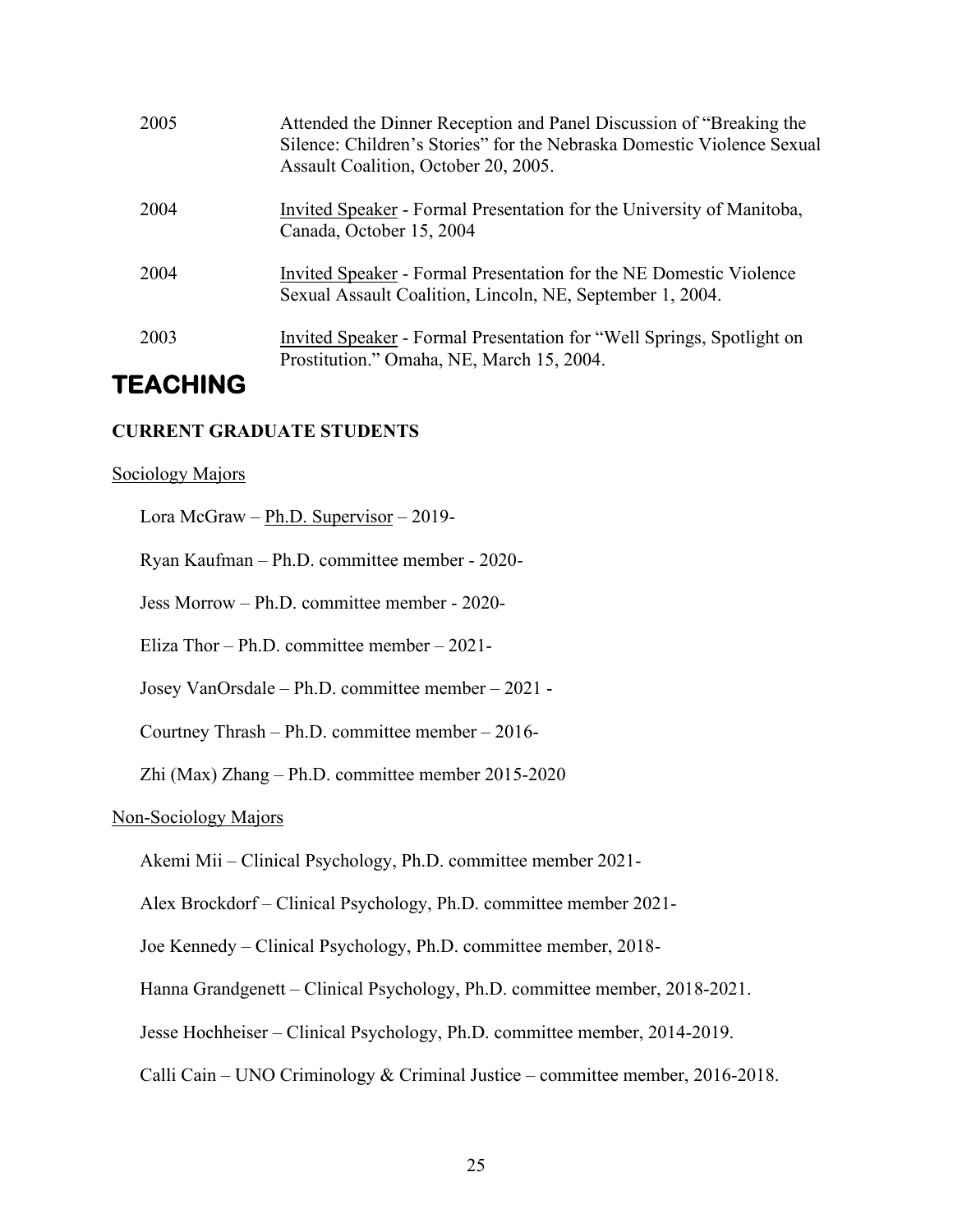Andrew Oakland – Clinical Psychology, Ph.D. committee member, 2011-2015.

Adam Collins - School Psychology, Ph.D. committee member, 2011-2014.

Veronica Chavez – Clinical Psychology, Ph.D. committee member, 2007-2010.

Rhonda Turner – Educational Psychology, Ph.D. committee member, 2005-2008.

Lorraine Cuadra - Clinical Psychology, Ph.D. committee member, 2004-2007.

 Aubrey Fowler – Marketing, Ph.D. committee member, 2006-2008. Brittawni Olson - Survey Research & Methodology, Ph.D. committee member, 2003-2007.

#### Summer Ogles

Lora McGraw – 2020 – Submitted paper to *Journal of Interpersonal Violence*.

Meagan Kunitzer – 2020 – Thesis work and paper for publication.

Brian Tussey – 2018 – Thesis paper submitted to Violence & Victims. Published 2019.

Brian Tussey – 2017 – Research paper submitted to JIV. Published 2018.

Colleen Ray – 2017 – Research paper submitted to JIV. Published 2018.

Sarah Malone –2012 - completed first three chapters of thesis.

Rachel Schmitz –2012 completed first three chapters of thesis.

#### **SOCIOLOGY STUDENT GRADUATES**

Meagan Kunitzer – M.A. Supervisor – graduated May 2021.

Colleen Ray –  $Ph.D. Co-Supervisor$  – graduated May 2019.

Grace Kelley – M.A. committee member – graduated May 2019.

Maia Behrendt – M.A. committee member – graduated May 2019.

Brian Tussey – M.A Supervisor – graduated May 2018.

Rachel Schmitz – Ph.D. Supervisor – graduated May 2016.

Kari Gentzler – Ph.D. committee member – graduated August 2014.

Elizabeth Richardson – M.A. committee member – graduated May 2014.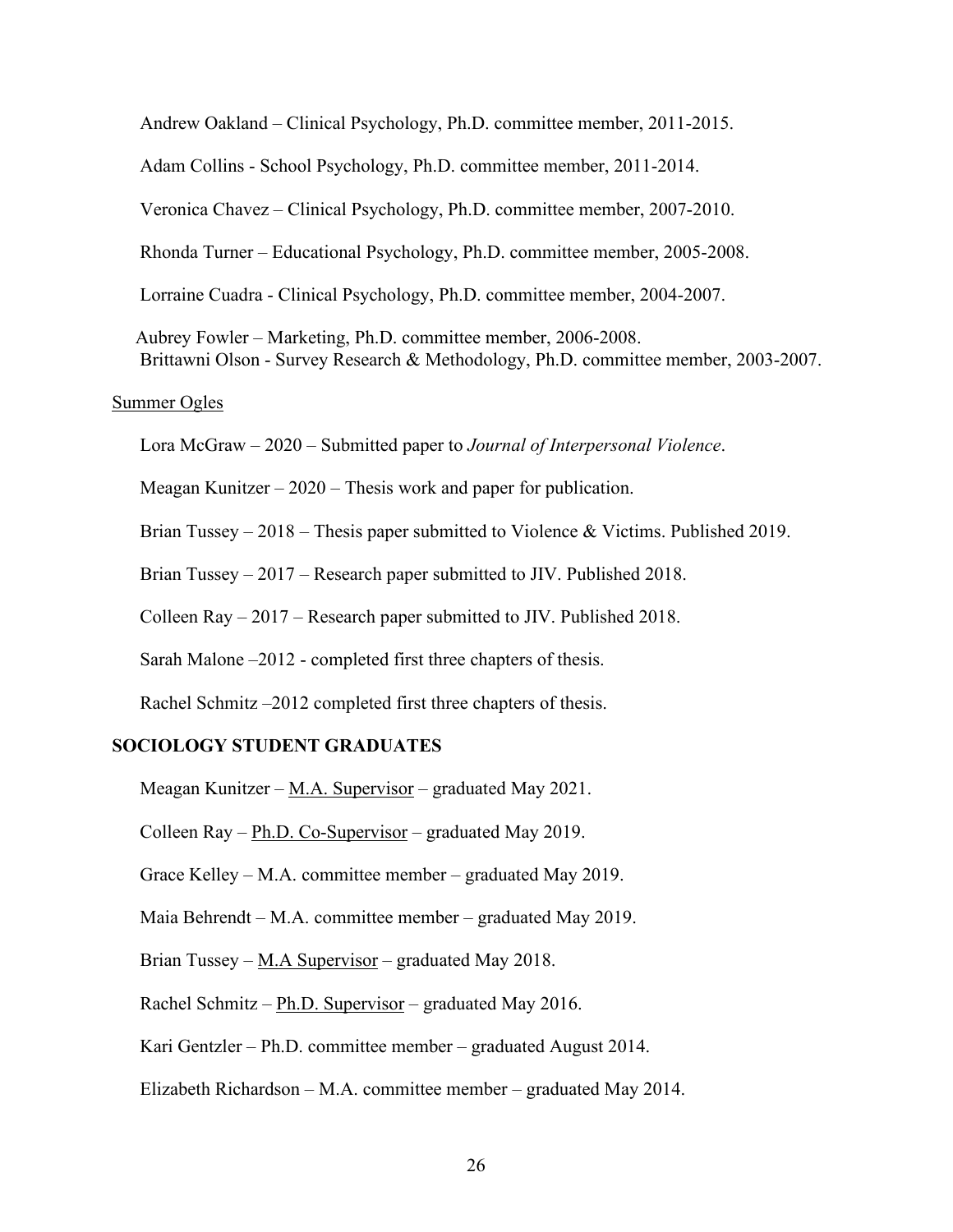Renita Robinson – MA committee member – graduated December 2013.

- Sarah Malone  $MA$  Supervisor –graduated May 2013.
- Rachel Schmitz MA Supervisor graduated May 2013.
- Nick Park Ph.D. Supervisor graduated August 2012.
- Melissa Welch M.A. committee member graduated May 2012.
- Amy Clarke Ph.D. committee member graduated May 2012.
- Sarah Akinyemi  $MA Co-Supervisor$  graduated August 2010.
- Lisa Melander Ph.D. Supervisor graduated May 2010.
- Harmoni Noel Ph.D. Supervisor graduated May 2010.
- Morgan Beal MA Supervisor graduated May 2009.
- Katie Johnson Ph.D. Supervisor graduated December 2007.
- Levi Sanderson MA Supervisor graduated December 2007.
- Lisa Melander MA Supervisor graduated May 2007.
- Harmoni Speiker MA Supervisor graduated May 2007.
- Edan Jorgenson Ph.D. committee member graduated May 2007.
- Todd Green Ph.D. committee member (Reader) graduated May 2007.
- Tanya Gladney Ph.D. committee member 2004-2007.
- Jill Thayer MA Supervisor, graduated August 2005.
- Crystal Edwards Ph.D. committee member (Reader), graduated August 2005.
- Jonathan Gillam BA Honors Supervisor, graduated May 2005.
- Rachel West MA Supervisor, graduated May 2005.
- Melissa Walls MA committee member, graduated August 2004.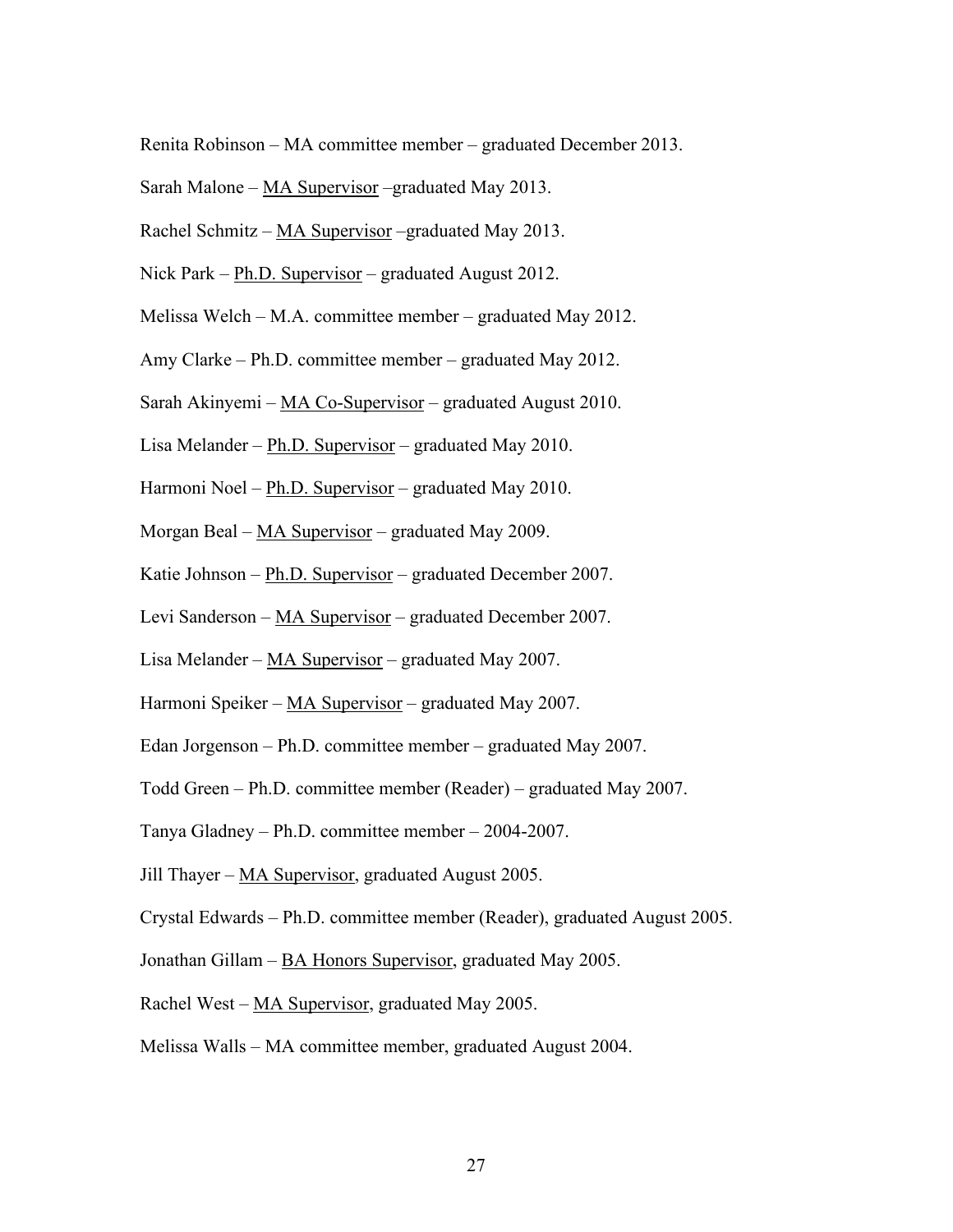Bianca Bersani – MA committee member, graduated May 2004.

Edan Jorgenson – MA committee member, graduated May 2004.

Katie Johnson – MA Supervisor, graduated May 2004.

Maureen Gallagher – MA committee member, graduated May 2003.

Cory Bernston – MA committee member, graduated December 2000 (UCF).

#### **UNDERGRADUATE STUDENTS**

Ryan Salvatori (Psychology) – Honors Thesis Co-Advisor – July 2019 – May 2020. Graduated "with Distinction," May 9, 2020.

Luke Novack (Sociology) – Honors Thesis Co-Advisor – Fall 2017-Spring 2019. Graduated "with Distinction," May 4, 2019.

Eric Martin – 399 hours – Summer 2015 – Spring 2016. Graduated May 2016.

Saara Soumit – 399H Supervisor – Fall 2013-2014.

Jingyao Yu – Thesis Co-Supervisor, Fall 2011.

#### **UCARE STUDENTS**

Kristen Schumacher – Sociology Major 2012-2013.

Jonathan Gillam – Sociology Major 2003-2005.

#### **USTARs STUDENTS**

Shannon Barrientos – Sociology Major, June 2019-August 2020

Kaitlin Roselius – Sociology Major, January 2018-May 2018

Amy Svoboda – Sociology Major, January 2017-May 2018

Kourtney Kuyper – Sociology Major 2015

Patience Mudundulu - Sociology Minor 2015

#### **REU STUDENT**

NSF **R**esearch **E**xperiences for **U**ndergraduates (REU) in Minority Health Disparities Mentor - Nyalok Nhial, California State University, Monterey Bay (Summer 2017)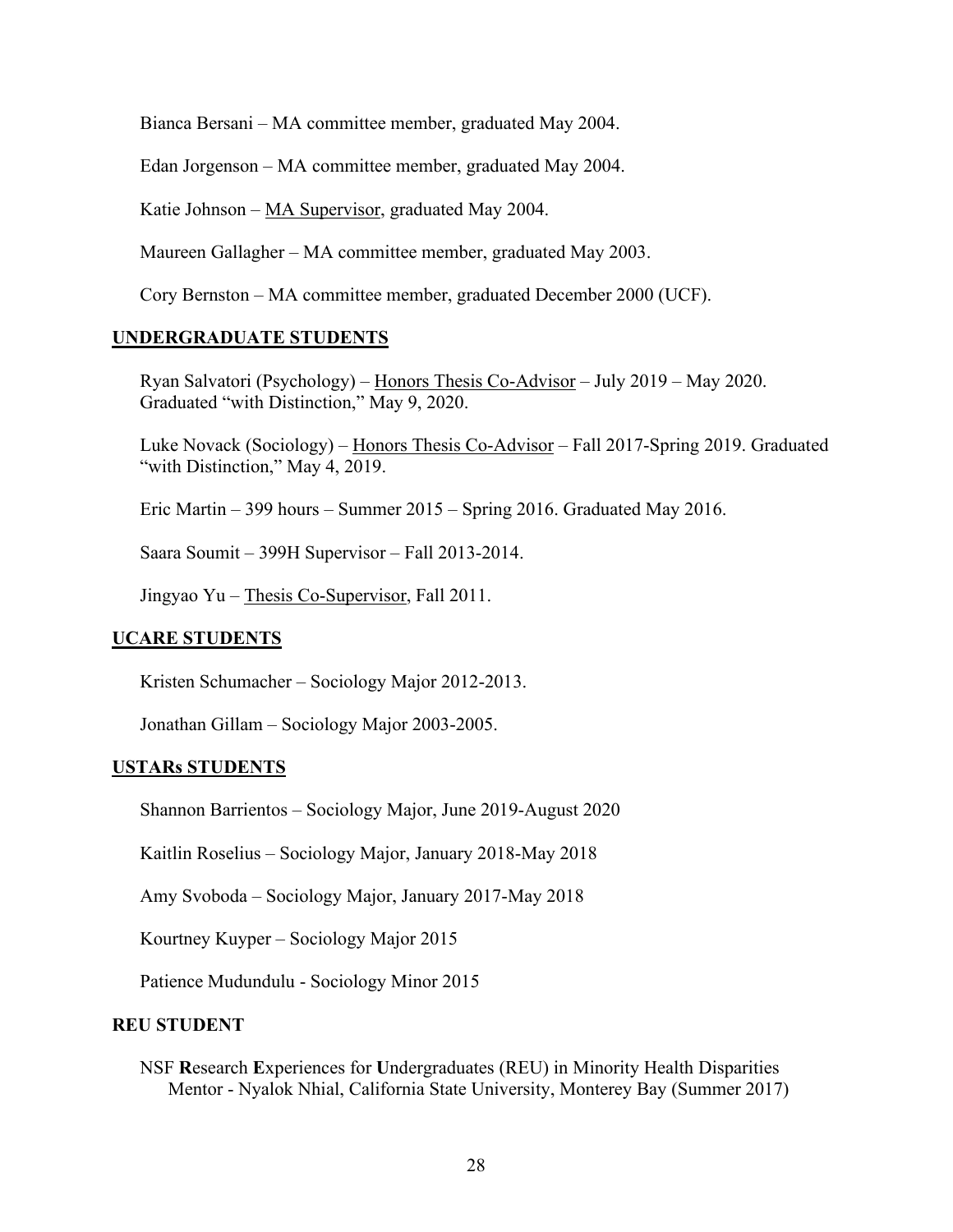#### **GRADUATE STUDENTS RECEIVING AWARDS FOR OUTSTANDING RESEARCH**

Rachel M. Schmitz. Winner of the University of Nebraska-Lincoln Presidential Fellowship Award, 2015-2016.

Rachel M. Schmitz. Winner of the Warren & Edith Day Dissertation Travel Award, Spring 2015.

Rachel M. Schmitz. Winner of the Joyce O. Hertzler Award, Spring 2015.

Rachel M. Schmitz. Winner of the J.J. and Eleanor S. Ogle full academic year fellowship, Spring 2015.

Rachel M. Schmitz. Winner of the Karen Dunning Women's and Gender Studies Paper Award, Spring 2015.

Rachel M. Schmitz. Winner of the UNL Office of Graduate Studies Travel Award, Spring 2015.

Rachel M. Schmitz. Winner of the Dan Hoyt Graduate Student Research Award, Spring 2015.

Rachel M. Schmitz. Winner of the Department of Sociology Graduate Student Paper Award, Spring 2014.

Rachel M. Schmitz. Winner of the UNL Office of Graduate Studies Travel Award, Spring 2014.

Rachel M. Schmitz. Winner of the Alice Frost Howard Fellowship from UNL Sociology Department, Spring 2014.

Rachel M. Schmitz. Winner of the Joyce Hertzler Award from UNL Sociology Department, Spring 2014.

Rachel M. Schmitz. Winner of the Nicholas Babchuk Research Award from UNL Sociology Department, Spring 2013.

Rachel M. Schmitz. Winner of the Dean's Fellowship Award from UNL, Spring 2013.

Rachel M. Schmitz. First Place Winner of the Karen Dunning Graduate Student Paper Competition, University of Nebraska-Lincoln Women's and Gender Studies, 2013.

Lisa A. Melander. Honorable Mention for the Folsom Dissertation Award - University of Nebraska, February, 2011.

Lisa A. Melander. Honorable Mention for the University Wide Research Assistantship Award – University of Nebraska, January 2010.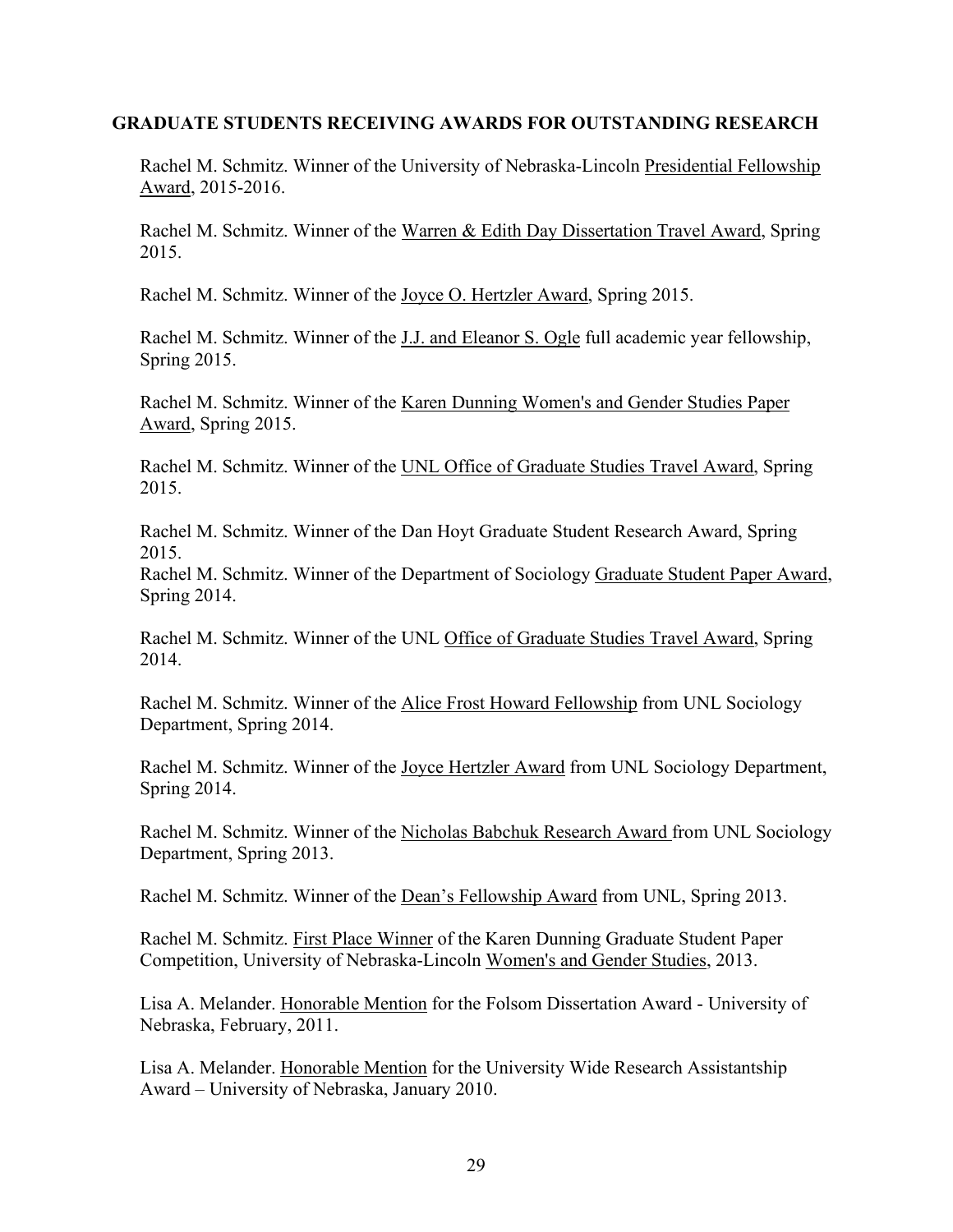Lisa A. Melander. Winner of the Department of Sociology Research Award – University of Nebraska, April 2009.

HarmoniJoie Noel. Winner of the Ogle Fellowship Award for the 2009-2010 academic year.

HarmoniJoie Noel. Honorable Mention for the University Wide Research Assistantship Award – University of Nebraska, January 2009.

HarmoniJoie Noel. Third Place Winner, Midwest Sociological Society Graduate Student Paper Competition, 2008.

HarmoniJoie Noel. Second Place Winner of the Karen Dunning Graduate Student Paper Competition, University of Nebraska-Lincoln Women's and Gender Studies, 2007. "The Perceived Impact of Martial Arts Training on Gendered Self-Defense Capabilities."

HarmoniJoie Noel. Second Place Winner Graduate Student Paper Competition, Midwest Sociologists for Women in Society, 2007. "The Perceived Impact of Martial Arts Training on Gendered Self-Defense Capabilities."

Katherine A. Johnson. Winner of the American Sociological Association Section on Crime, Law and Deviance graduate student paper award, August 2006

Katherine A. Johnson. Winner of the American Society of Criminology Gene Carte Student Paper Competition, November 2006.

Katherine A. Johnson. Winner of the Department of Sociology Research Award – University of Nebraska, March 2006.

# **SERVICE**

# **EDITORIAL BOARDS**

| 2016-2020 | Associate Editor, The Sociological Quarterly     |
|-----------|--------------------------------------------------|
| 2006-2015 | Child Abuse & Neglect: The International Journal |

# **UNIVERSITY COMMITTEES**

| 08/18-12/20 | University Professorships Committee                             |
|-------------|-----------------------------------------------------------------|
| 04/18       | Judge – UNL Spring Research Fair - Graduate Poster Session      |
| 04/17       | Judge - UNL Spring Research Fair - Undergraduate Poster Session |
| 01/17       | UNL Graduate Fellowship Committee                               |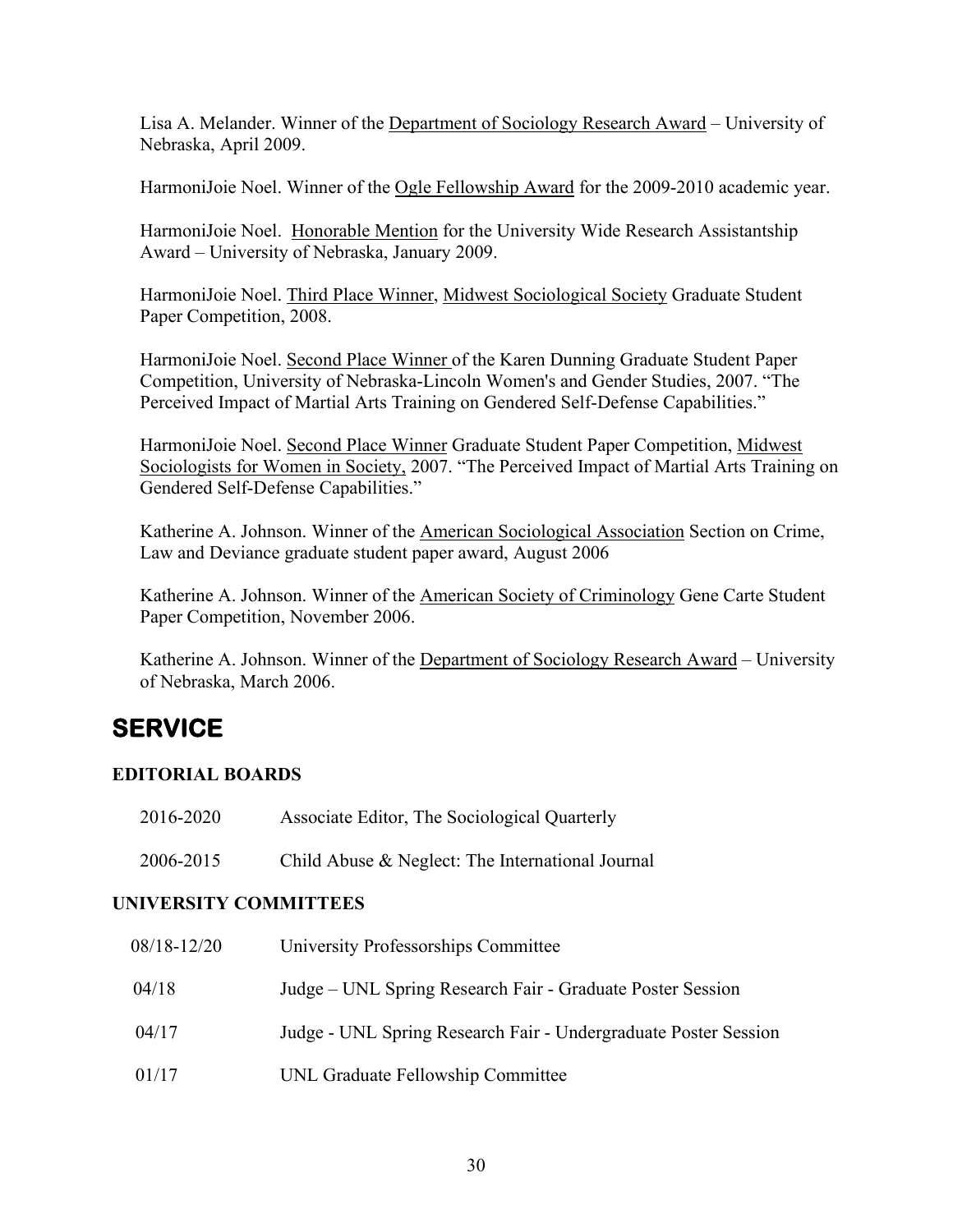| 11/2014         | UNL Graduate Studies Dean's Award Committee - Reviewer                                                       |
|-----------------|--------------------------------------------------------------------------------------------------------------|
| $5/12 - 8/14$   | Co-Leader, Social Sciences Research Initiative Task Force Committee<br>Prepared a White Paper Report for UNL |
| $05/12 - 8/14$  | Social Sciences Research Initiative Task Force Committee                                                     |
| $01/11 - 12/11$ | Vice-Chair, University Institutional Review Board (IRB) Committee                                            |
| $01/09 - 12/11$ | University Institutional Review Board (IRB) Committee                                                        |
| $01/06 - 12/08$ | UNL Graduate Fellowship Committee                                                                            |

# **COLLEGE COMMITTEES**

| $09/19$ -present | College of Arts and Sciences RCM Advisory Committee                   |
|------------------|-----------------------------------------------------------------------|
| $08/16 - 08/18$  | College Endowed Professorship Committee                               |
| $01/11 - 1/13$   | Applause Nomination Evaluation Committee – College of Arts & Sciences |
| 2008             | Assistant Dean Search Committee – College of Arts $\&$ Sciences       |

# **DEPARTMENTAL COMMITTEES**

| 2020-present    | P&T Committee Chair                                                    |
|-----------------|------------------------------------------------------------------------|
| 2019-2021       | Faculty Mentor – Marc Garcia (Assistant)                               |
| 2018-2021       | Chair, Graduate Committee                                              |
| 2017-2019       | <b>Executive Committee</b>                                             |
| 2018-2019       | Faculty Mentor – David Warner (Associate)                              |
| 2017-2018       | Search Committee (Joint appointment with Institute for Ethnic Studies) |
| 2017-2018       | Faculty Mentor – Lisa Kort-Butler (Associate)                          |
| $2017$ -present | Faculty Mentor – Christina Falci (Associate)                           |
| 2016            | Search Committee (Joint appointment with Institute for Ethnic Studies) |
| 2016-2021       | <b>Graduate Committee</b>                                              |
| 2012-2016       | Undergraduate Committee                                                |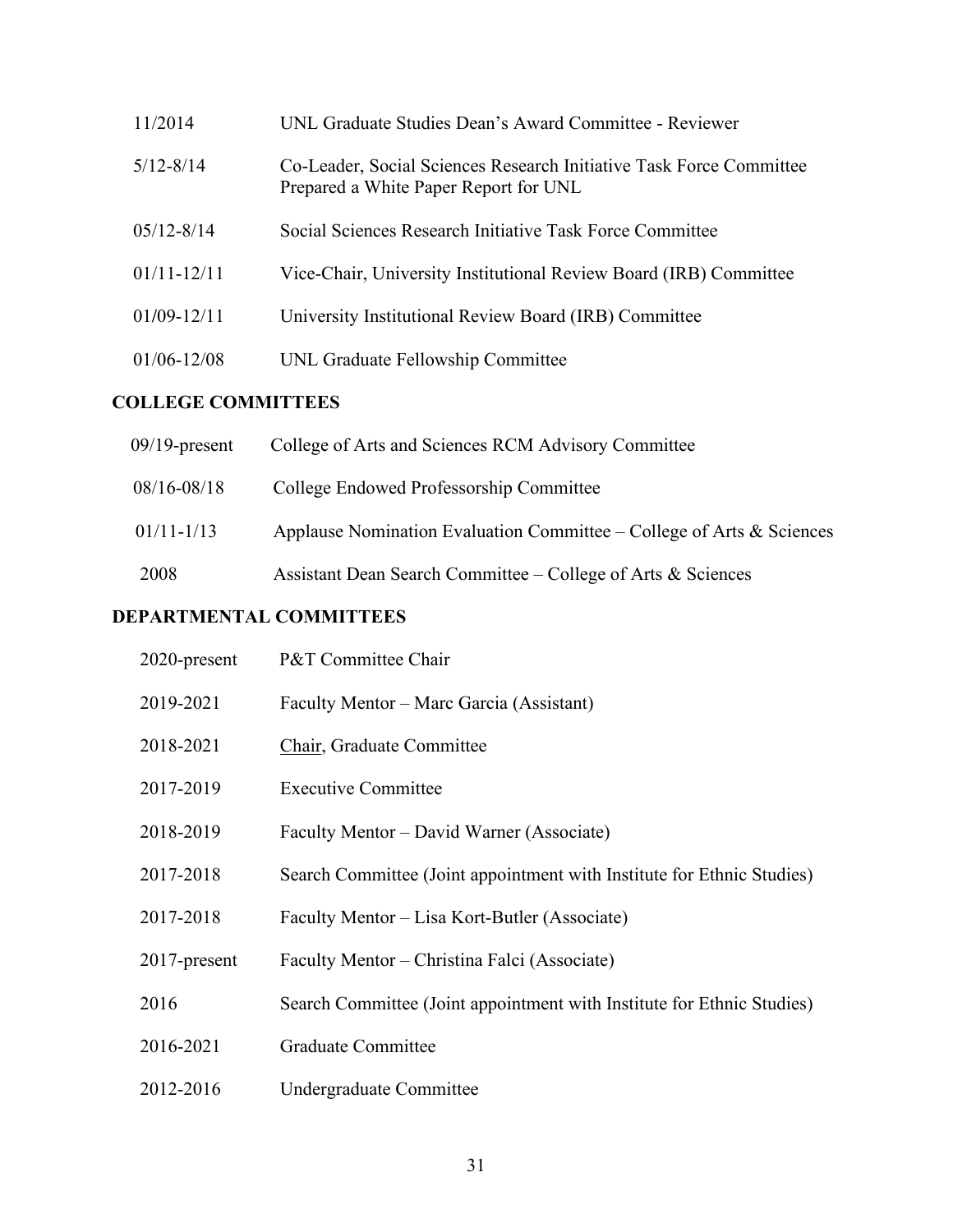- 2012-2016 Junior Faculty Mentor (Tara Warner)
- 2010-2012 Chair, Graduate Committee
- 2009-2010 Search Committee (Joint appointment with Women's and Gender Studies)
- 2008-2014 Junior Faculty Mentor (Lisa Kort-Butler)
- 2008-2012 Junior Faculty Mentor (Bridget Goosby)
- 2008-2012 Graduate Committee
- 2007-2009 Chair, Resource and Planning Committee
- 2006-2009 Executive and Merit Committee
- 2005 Search Committee Three Year Lecturer Position
- 2004-2005 Search Committee (Joint appointment with Ethnic Studies)
- 2004-2007 Chair, Graduate Committee
- 2004-2007 Graduate Committee
- 2001-2010 Bureau of Sociological Research Committee
- 2001-2005 Resource and Planning Committee
- 2014-present Sociology of Mental Health Committee
- 2005-2008 Sociology of Health Committee
- 2010-2016 Crime and Deviance Committee
- 2013-2014 Crime and Deviance Committee Chair
- 2010-2011 Sociology of Mental Health Committee
- 2001-present Family Committee
- 2014-present Family Committee Chair

2009, 2012-13

2001-2005 Methods Committee